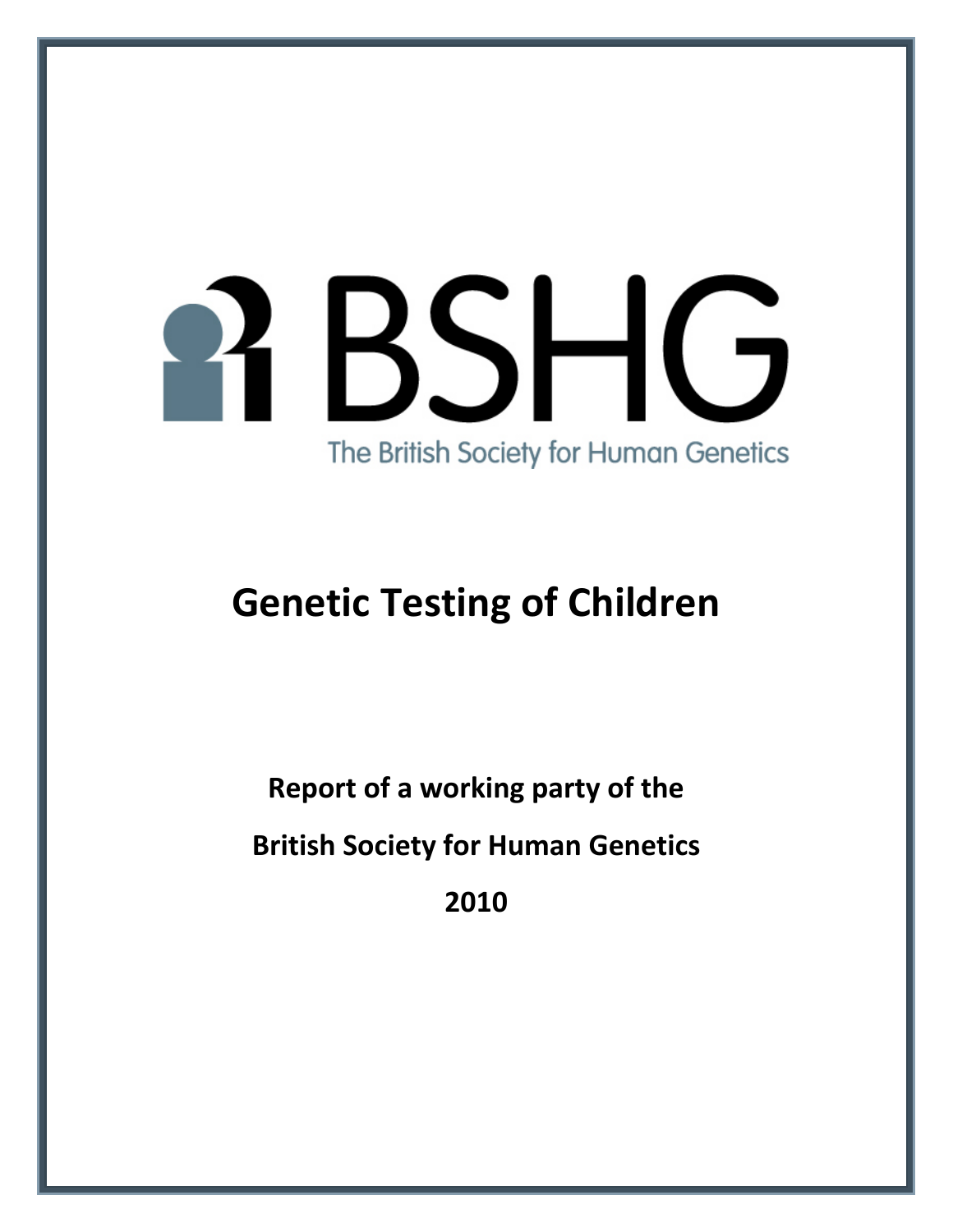

# **Contents**

| Predictive testing for Gillick competent children and young people age 16-17  10 |  |
|----------------------------------------------------------------------------------|--|
|                                                                                  |  |
|                                                                                  |  |
|                                                                                  |  |
|                                                                                  |  |
|                                                                                  |  |
|                                                                                  |  |
|                                                                                  |  |
|                                                                                  |  |
|                                                                                  |  |
|                                                                                  |  |
|                                                                                  |  |
| Case seven: screening vs predictive testing for polycystic kidney disease  24    |  |
|                                                                                  |  |

#### **Report drafted by:**

Anneke Lucassen Tara Clancy Jonathan Montgomery Angus Clarke Alison Hall Alan Fryer Angela Fenwick Michael Parker

We are grateful to the Wellcome Trust who sponsored a symposium to discuss the background to this report and subsequent meetings to draft the report (Attendees at the symposium are listed in appendix A) and to the BUPA Foundation for their funding of a grant which facilitated the legal analysis in this document.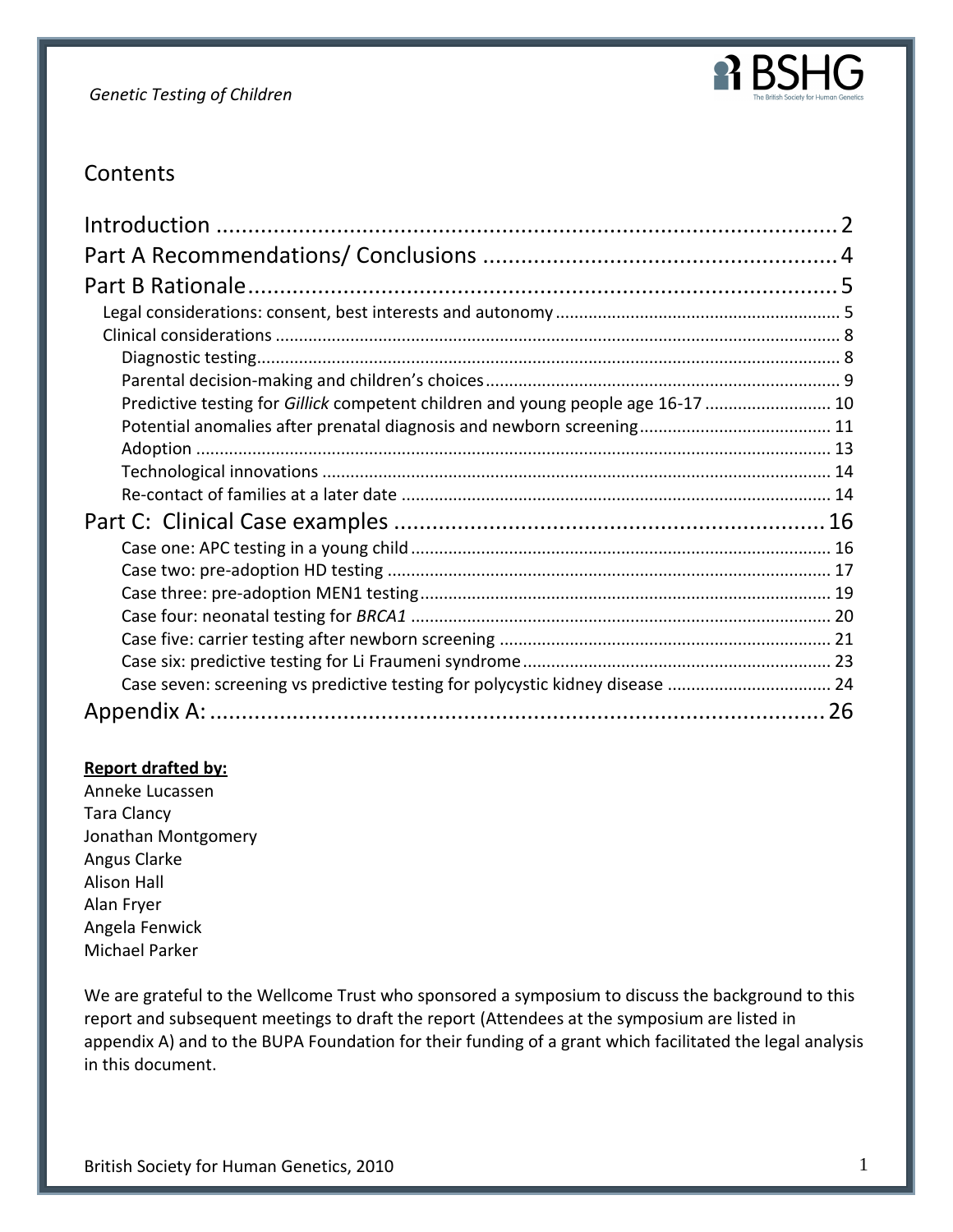

# <span id="page-2-0"></span>**Introduction**

Genetic testing can play an important role in the care and treatment of children, for example, as part of the diagnostic process when children present with particular health problems, or to determine whether surveillance strategies might be beneficial. In such situations, genetic tests can offer immediate clinical benefits and should be utilised in the same way as any other investigation used to determine the best clinical management of a child.

Genetic tests can also generate information about children's health in the medium to long term future, rather than about current or imminent health problems. In this sense, genetic tests can be different from other investigations carried out during childhood, which usually are done primarily to investigate current health or disease status. Decisions about the optimum time to carry out a genetic test can raise difficult issues for health professionals, for parents and for children and young people themselves. Testing too late for childhood onset conditions may deprive them of care and advice that promotes their well-being. Testing too early may unnecessarily reduce a child's opportunity to decide for him or herself whether they wish to know about their genetic makeup; it may also produce information that many adults prefer not to know.

In 1994 a report from the Clinical Genetics Society (CGS) recommended that predictive genetic testing was appropriate where a medical intervention would be offered during childhood, but that such testing should not generally be undertaken for adult-onset disorders unless there were clear cut and unusual arguments in favour in any particular case. Much of the 1994 guidance was based on clinicians' and families' experiences with Huntington's disease (HD) - an adult onset condition for which there are still limited intervention or treatment options. Most adults at high risk of HD choose not to undergo predictive or presymptomatic testing; this includes individuals who have had detailed discussions about the possible sequelae of testing. Therefore testing a child for HD would remove the choice 'not to know' when there is evidence that many adults at risk prefer not to know, and when there are no clinical benefits in the years before children can make that choice for themselves

The 1994 CGS report concluded that it was important to preserve or maximise children's future choices where no clear benefits would accrue during childhood. The report acknowledged that extrapolation from HD to other conditions might not always be appropriate, and called for more evidence about the potential harms and benefits of childhood testing for later onset conditions.

This report revisits the issues explored in 1994 in the light of subsequent developments. CGS is now part of the British Society for Human Genetics, which represents professionals working in human genetics in the UK and this report is written on behalf of the British Society for Human Genetics (BSHG). It is informed by research<sup>1</sup>, and takes into account developments including other guidelines published since 1994. We note that many clinicians have interpreted the 1994 guidance as more prohibitive of testing than was explicitly stated in the document.

 $1$  We acknowledge that research into childhood testing for adult onset disorders has been limited, in part perhaps because the 1994 report has been interpreted as prohibiting such testing.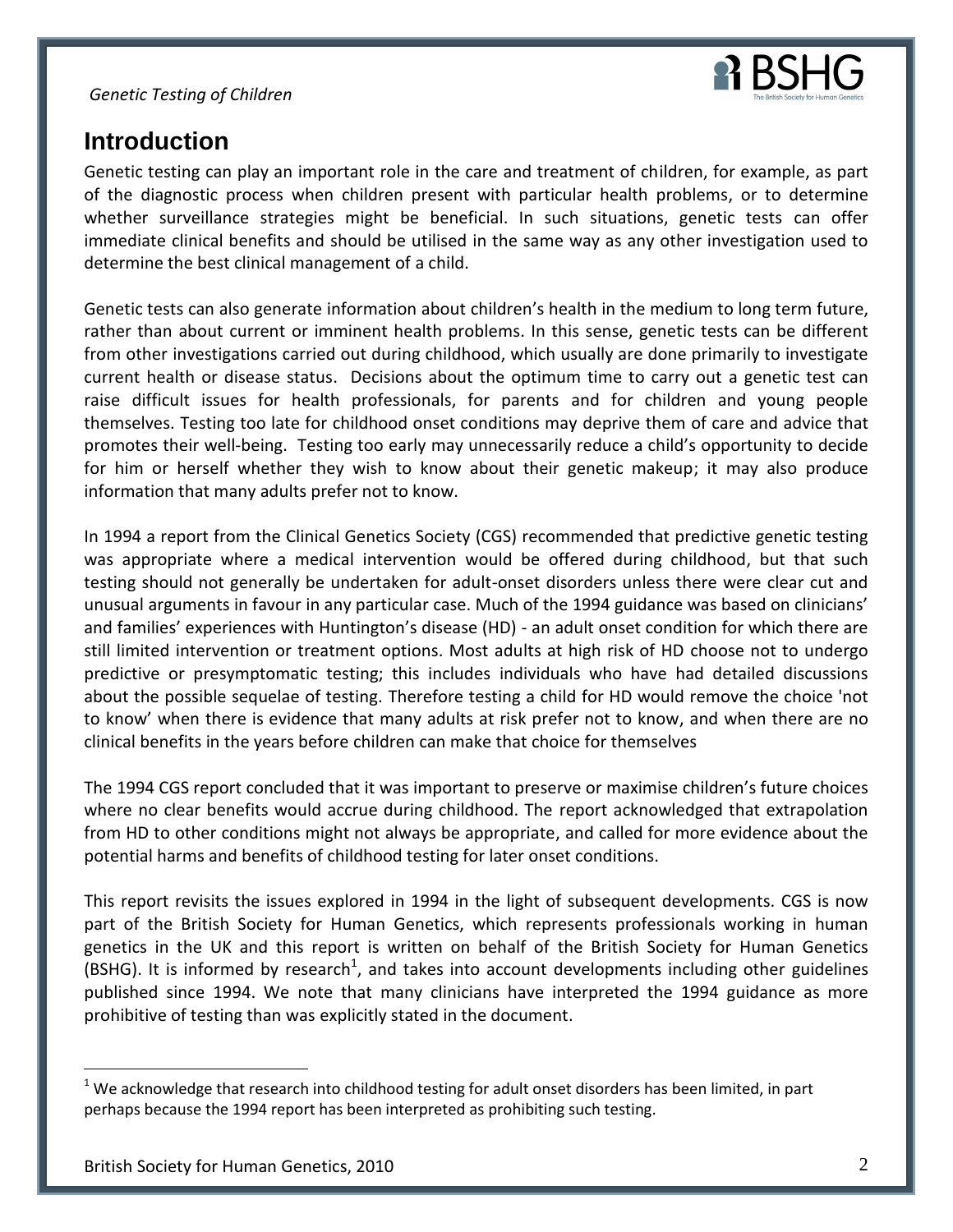

In this report, when discussing genetic tests we largely refer to physical tests of a person's DNA but we recognise that a genetic test result may also be achieved via other routes (for example, in part 3 case 7, we acknowledge that a renal ultrasound may be effective in diagnosing a genetic condition). Other clusters of clinical features may be so pathognomonic of a genetic condition that a DNA test is superfluous. A genetic diagnosis may also be reached by other techniques; for example immunohistochemistry of tumour specimens may point to the existence of particular DNA mutations, as may tests of RNA transcription. We do not wish to limit the term genetic test to any particular technique but rather want to consider the potential dilemmas of predicting a future disease or condition at some point before it can be medically managed or treated.

We also note that the term 'carrier' in relation to genetic test results has different usages. A carrier may refer to autosomal recessive disease, where a person who carries just one of the 2 mutant alleles required for disease status; for example cystic fibrosis carrier. A carrier may refer to X-linked inheritance; a woman can be a carrier of the Haemophilia gene or of Duchenne Muscular dystrophy and may be an asymptomatic carrier or have some features of the disease but usually in a milder form than the men in their family who have the mutant gene on their single X chromosome. However, the term carrier is also used for people who have balanced chromosomal translocations, or for autosomal dominant conditions: a woman with a BRCA1 gene mutation might be described as a 'BRCA1 carrier'

<span id="page-3-0"></span>Part A of this report summarises our recommendations about genetic testing of children. Part B explains the legal and clinical rationale for those recommendations. Part C aims to assist professionals to use the recommendations through illustrative case studies.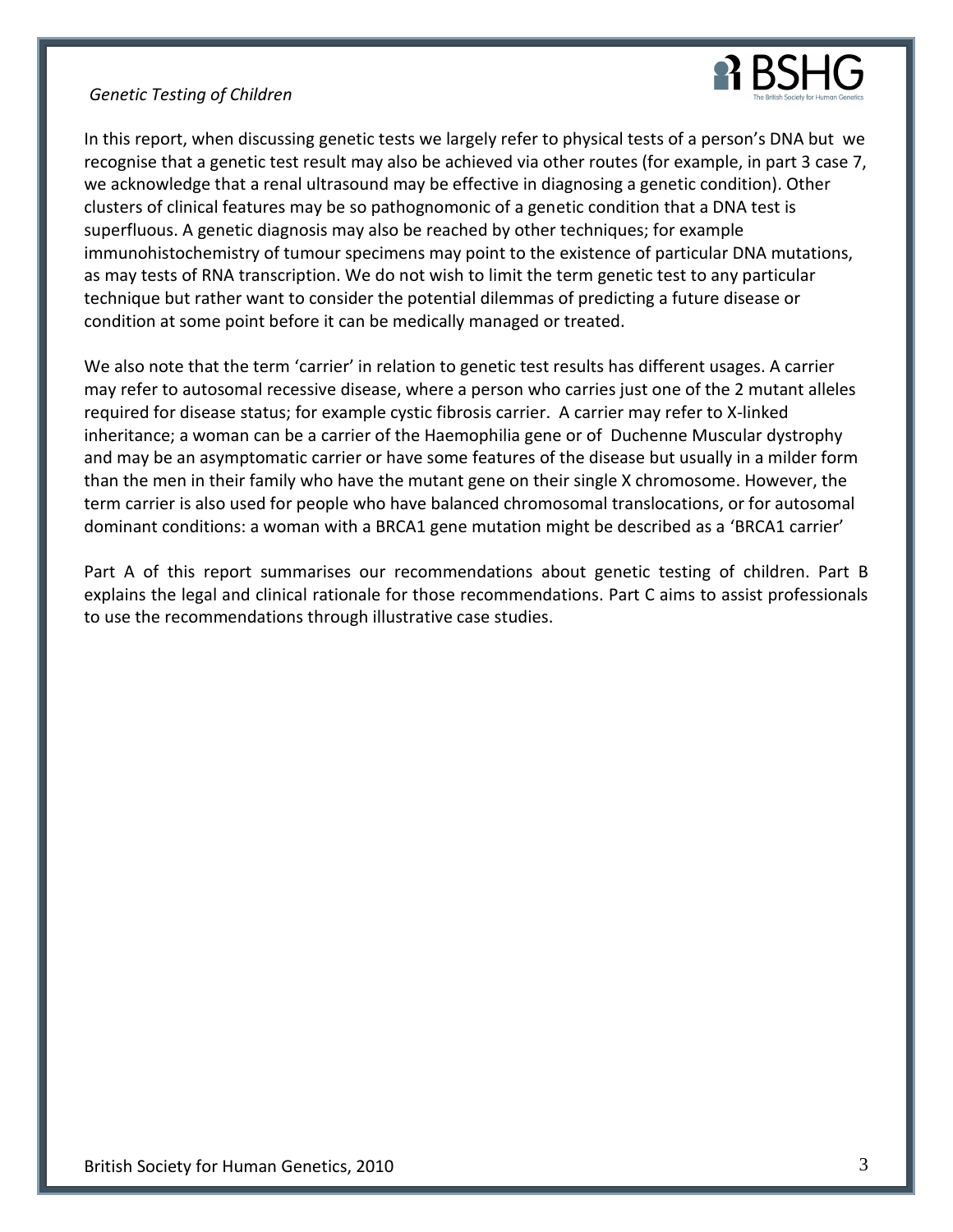

# **Part A Recommendations/ Conclusions**

- 1. Genetic testing in childhood often leads to better management of a child's condition. Where this is the case, for example where testing aids immediate medical management such as the initiation or cessation of surveillance or treatment, it is unlikely to be contentious. Nevertheless, the possible longer term consequences for the child and family should, where feasible, be discussed prior to testing.
- 2. Where genetic testing is primarily predictive of illness or impairment in the future, or is predictive of future reproductive risks, a cautious approach should be adopted. We recommend that in such circumstances testing should normally be delayed until the young person can decide for him/herself when, or whether, to be tested. The rationale for this recommendation is that testing in childhood removes the opportunity of the future young person to make their own choices about such decisions, and that opportunity should not be denied to them without good reason.
- 3. This does not mean that childhood testing for such conditions should never be done. For any particular child and family, the benefits of testing in childhood may outweigh the harms, but we believe that predictive genetic testing for a later onset condition should only happen when there are specific reasons not to wait until a child is older.
- 4. In each case where parents request genetic testing of a child when this is of no direct or immediate medical benefit, an assessment should be made of the balance of harms and benefits of such testing taking into account that decisions ought to be made in the child's best interests.
- 5. Even where a condition is likely to manifest during childhood, the principle of adopting a cautious approach still applies as there may be good reasons to defer testing until such time when surveillance might be implemented, including to enhance the opportunity for the child to participate in discussions. Where there is no realistic possibility of choice being exercised by the future young person before the condition might present clinically, the reasons to defer are weaker.
- <span id="page-4-0"></span>6. In many situations, therefore, an immediate decision about testing is unlikely to do justice to the complexity of the issues; ample time for discussion and consideration of the timing of test with all relevant parties should be allowed. Health care professionals and parents should be enabled to spend time discussing the optimal timing of a predictive genetic test and facilitate, where appropriate, discussions within the family. Encouraging parents to talk to their children about their family history from a young age, so that they grow up knowing about it, will be integral to discussions about genetic testing.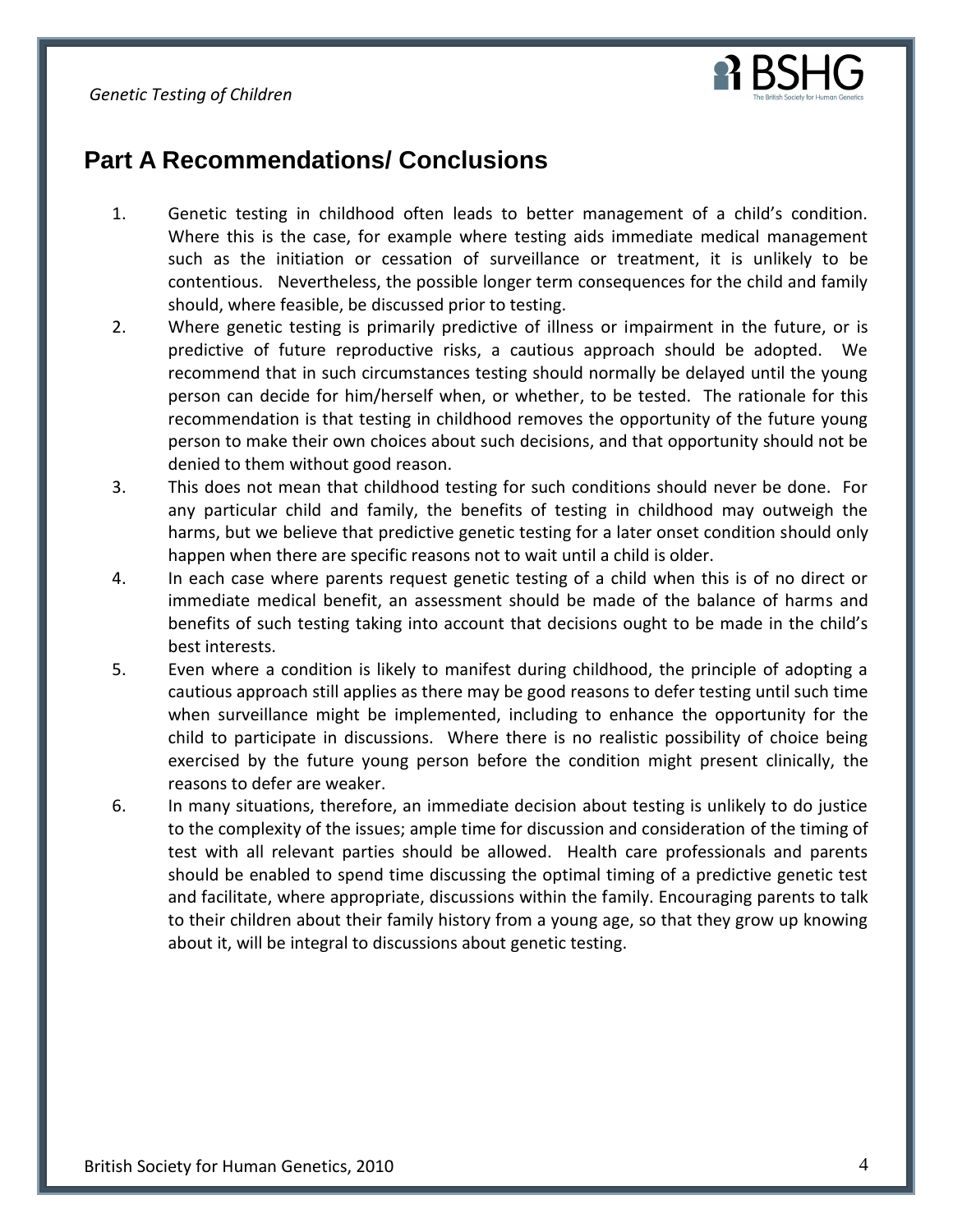

# **Part B Rationale**

# <span id="page-5-0"></span>*Legal considerations: consent, best interests and autonomy*

Like all medical tests (other than in an emergency where the necessity of immediate life saving treatment may override the requirement for consent), the genetic testing of children needs to be authorized by appropriate consent.<sup>2</sup> Health professionals are liable in law if they proceed without such a consent. They will also be accountable to their regulatory bodies for their practice and need to take into account ethical guidance to ensure that they act professionally. The principles set out in this document are intended to assist those who are asked to consider genetic testing in relation to children to meet both their legal and ethical obligations. While similar ethical issues arise in all countries, the particular context of UK law means that they may not necessarily be resolved in the same way.

As each professional remains individually accountable for their actions, the recommendations need to be used intelligently; i.e. to guide consideration and not to override professional judgements as to the best course of action. The circumstances of specific children will differ and sometimes the rationale that underpins the recommendation will not hold. In such cases, professionals should exercise their judgement as to whether there are reasons to outweigh the presumption against early testing.

In most cases, however, professionals will be able to follow the recommendations in the confidence that they will be acting in accordance with the considered views of colleagues and this will enable them to show that they are following accepted practice. This section explains the rationale behind the recommendations in order to allow professionals to satisfy themselves that they are applicable to the children whose care they are considering.

In the UK, the rights of children to exercise autonomy are recognized separately to the claims of parents to determine what happens within their families. The *Gillick* decision in 1985 established that parental rights were held by parents to enable them to carry out their responsibilities to look after their children and should be exercised in their children's best interests.<sup>3</sup> A series of court hearings considered cases where there was a clash between parental views of their children's best interests and those of others concerned with the child. They have established that the courts are not bound to follow parental views (even if they are reasonably held)<sup>4</sup> but must make an objective assessment of what the children's best interests indicate should happen. In practice, courts have shown that they are likely to accept health professionals' views of such best interests rather than those of the family. Thus, it is clear that parental requests for early genetic testing need to be considered, to see whether the professionals agree that they are in the best interests of the child concerned.

<sup>2</sup> *Gillick v W Norfolk & Wisbech AHA* [1985] 3 All ER 402. For the emergency exception, see pp 424 and 435 and also *Re S* [1994] 2 FLR 416, at 420.

<sup>3</sup> *Gillick v W Norfolk & Wisbech AHA* [1985] 3 All ER 402.

<sup>4</sup> *Re C (HIV Test)* [1999] 2 FLR 1004 clarifying that the decisions in *Re T* [1997] 1 All ER 193 should not be taken as suggesting that reasonable parental views should be accepted. See also *Re MM* [2000] 1 FLR 224 where professional views on the child's best interest were preferred even though the parents views were found to be rational and understandable.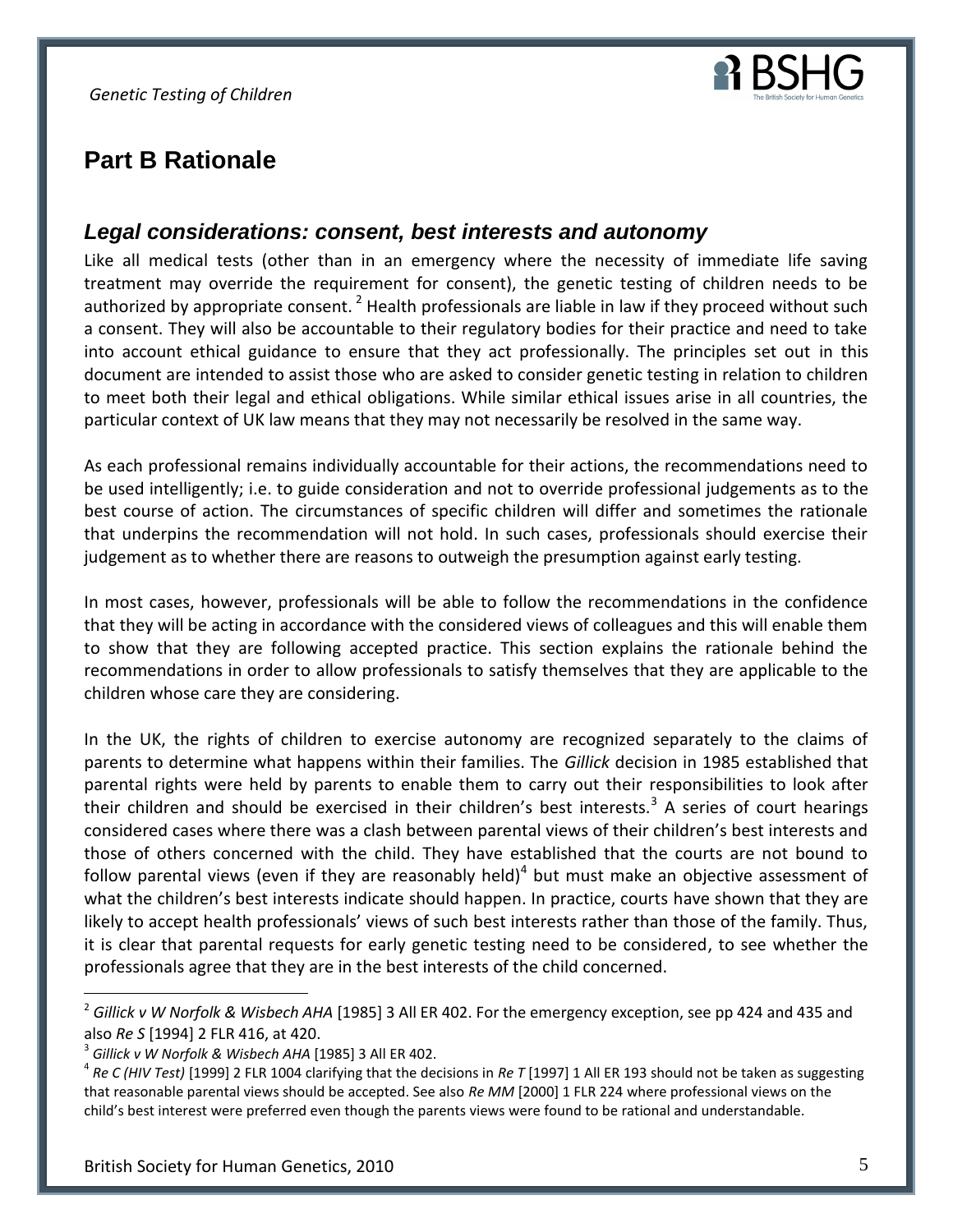

In the UK judges expect doctors to protect children from their parents in those rare cases where they fear that parental decisions will be contrary to the interests of the child. Doctors are only expected to offer parents the opportunity for care and treatment that they think is clinically indicated and ethically appropriate. Decisions over children's care are a matter of partnership between clinicians and parents, in the interests of the children. As Lord Donaldson put it

No one can *dictate* the treatment to be given to any child, neither court, parents nor doctors. . . The doctors can recommend treatment A in preference to treatment B. They can also refuse to adopt treatment C on the grounds that it is medically contra-indicated or for some other reason is a treatment which they could not conscientiously administer. The court or parents for their part can refuse to consent to treatment A or B or both, but cannot insist on treatment C. The inevitable and desirable result is that choice of treatment is in some measure a joint decision of the doctors and the court or parents. $5$ 

It follows that the law expects professionals to assess whether it is appropriate to offer genetic tests before they are of medical benefit. They are not obliged do so if they believe it would be inappropriate to carry them out. Even where a court considers that such tests might be in the best interest of a child, they have stated that they would not require the professional to perform such investigations against their judgment.<sup>6</sup>

The *Gillick* decision also identified the importance of children's autonomy rights, establishing that children who had sufficient understanding of the matter to be decided had the legal authority to consent to treatment.<sup>7</sup> While such competence is presumed from the age of 16, it may exist at a younger age depending on the capacity of the child to understand the matter in question. The fact that the child is competent to consent does not remove the right of parents to give a legally valid consent up until their child's  $18<sup>th</sup>$  birthday. That consent is available to authorize tests in addition to the consent of the child. Consequently, it would be lawful for a test to go ahead on the basis of parental consent even when a child is competent to decide, a position that protects health professionals from the risk of being sued for mistakenly adjudging a child to be incompetent.<sup>8</sup> The Axon decision in 2006 confirmed that girls were entitled to confidentiality against their parents in respect of abortion decisions. This demonstrated that the law recognizes children's autonomy and privacy rights are distinct from best interests questions. In particular, that those rights are independent of their family's view of where their best interests lie. $9$ 

The recommendations in this report give weight to this legal recognition of the value of young people's autonomy rights by suggesting that, wherever possible, decisions on testing should be delayed until young people can be involved in the decision. In the absence of a strong reason to take the decision

<sup>5</sup> *Re J* [1991] 3 All ER 930, 934.

<sup>6</sup> *Re J* [1992] 4 All ER 615.

<sup>7</sup> This position has been codified in Scotland in the Age of Legal Capacity (Scotland) Act 1991.

<sup>8</sup> *Re R*. [1991] 4 All ER 177; *Re W* [1992] 4 All ER 627.

<sup>9</sup> *R (Axon) v Sec State for Health* [2006] EWHC 37 (Admin)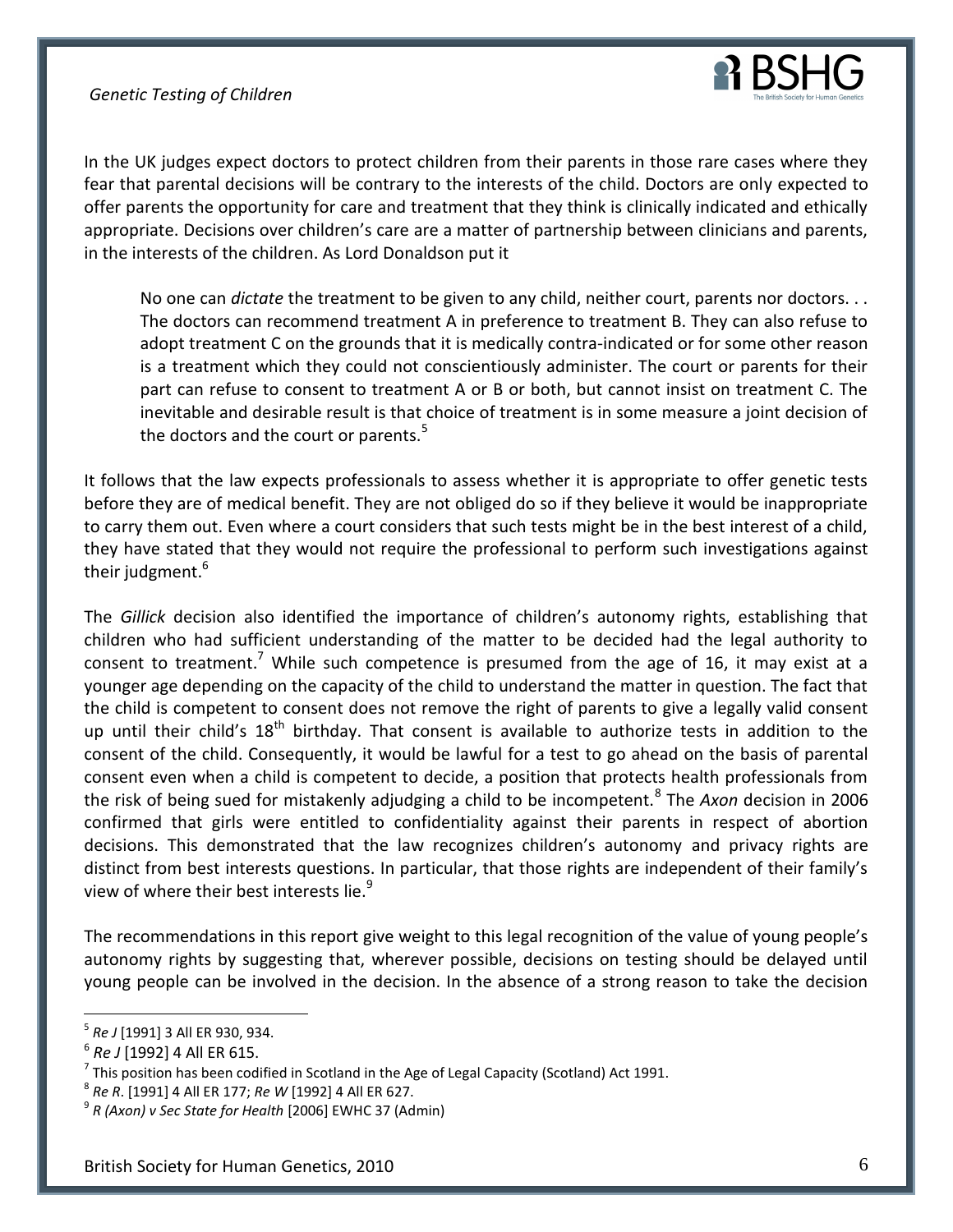

earlier, it should be left for the young person to decide whether they wish the test to go ahead. Even where the test may need to done before the young person is competent to provide the necessary legal authorisation, there is value in delaying until they can participate in the discussions. This reflects the commitment in Article 12 of the United Nations Convention on the Rights of the Child that a 'child who is capable of forming his or her own views [has] the right to express those views freely in all matters affecting the child, the views of the child being given due weight in accordance with the age and maturity of the child.' This participation right provides an independent reason for delaying decisions on testing until later childhood in cases where it is not outweighed by a strong reason for an early test.

Nevertheless, competent children's views are not determinative of the best interests question and courts can override even the views of a competent child if they believe that their best interests require it.<sup>10</sup> This shows that, in children (unlike with adults), autonomy rights do not always trump best interests judgements. In the case of a competent adult who rejects a treatment, there is no scope for that decision to be overturned by any other person or by a court. The adult him or herself is the only person legally authorized to consent.<sup>11</sup> In the case of a young person under 18, it may be possible for an alternative consent to be given if a person with parental responsibility or a court believes it is in the best interests of the child to do so. Thus, the principle of deferral pending competence should be displaced if it is necessary to do so to prevent harm to the child. In cases where there is an immediate clinical need for the genetic information, then it would jeopardize the child's interests if the test was delayed. This is the basis for the first recommendation, that testing may go ahead where it is expected to provide an immediate aid to management or surveillance of the child's health issues.

The Guidelines from the European Society of Human Genetics suggest that the only type of benefit that might justify presymptomatic or predictive genetic testing of children for late onset disorders would be the opportunity for preventive actions (such as preventive surgery or early detection as a prelude to a therapeutic intervention). It is not clear that UK law would restrict evidence of best interests to a narrow clinical context. In one case concerning an adult without the capacity to consent, preservation of family relationships was thought to be sufficiently valuable to the patient to mean that it was in her interests to be a bone marrow donor.<sup>12</sup> The Children Act 1989 requires courts making best interests judgments to have regard to the child's 'physical, emotional and educational needs' and also 'the likely effect on him of any change in his circumstances'.<sup>13</sup> One judge, considering a dispute over lifesustaining treatment for a child suffering from spinal muscular atrophy has suggested that best interests has an extensive compass:

Best interests are used in the widest sense and include every kind of consideration capable of impacting on the decision. These include, non-exhaustively, medical, emotional, sensory (pleasure, pain and suffering) and instinctive (the human instinct to survive) considerations.  $^{14}$ 

<sup>10</sup> *Re R*. [1991] 4 All ER 177; *Re W* [1992] 4 All ER 627.

<sup>11</sup> *Re MB* [1997] 2 FCR 541 ; *Re B (Consent to Treatment: Capacity)* [2002] 2 All ER 449.

<sup>12</sup> *Re Y* [1996] 2 FLR 787.

 $13$  S 1(3), part of the welfare checklist.

 $14$  Re MB [2006] para 16.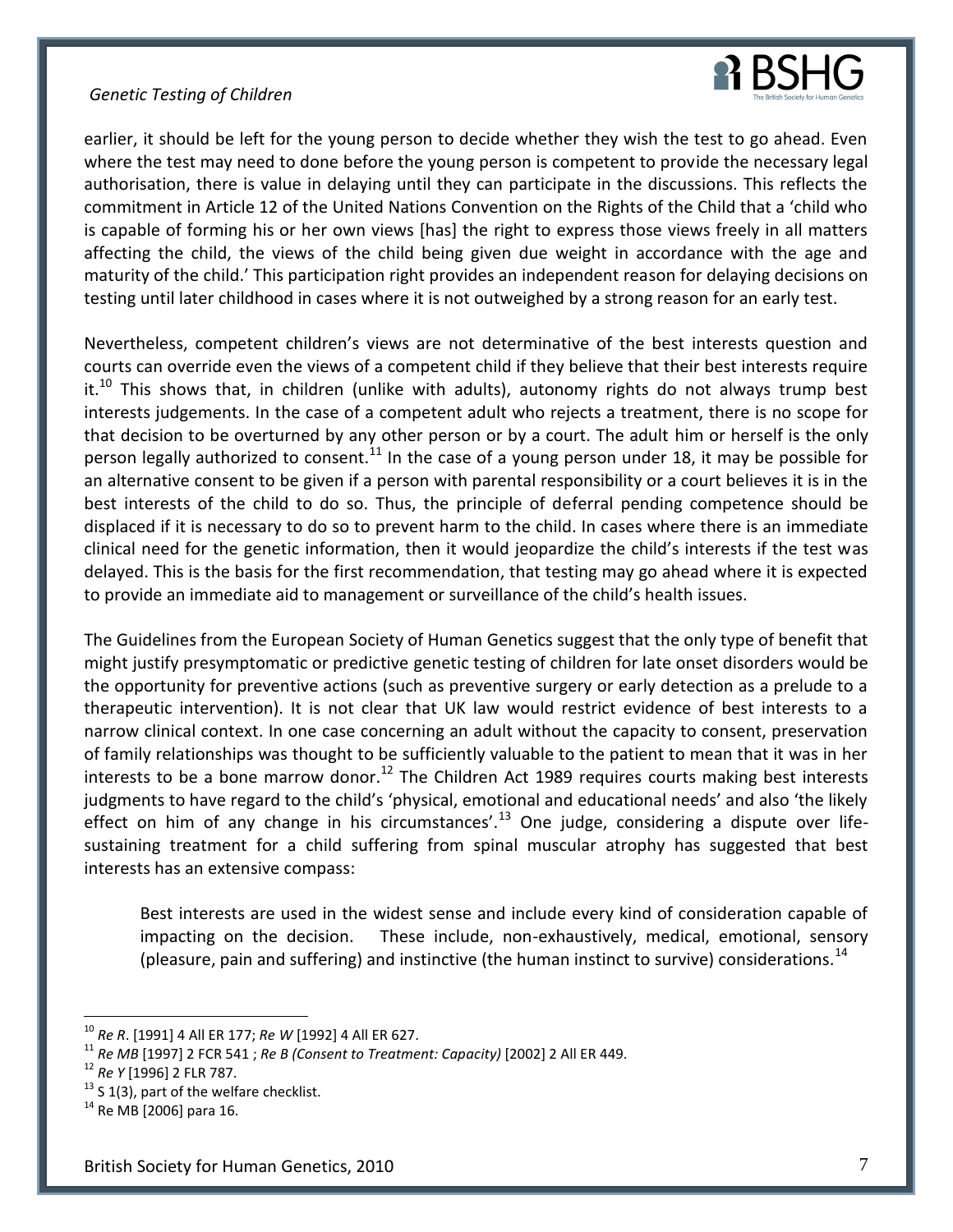

As a result of this legal context, the recommendations refer to 'best interests' as the definition of the reasons that might outweigh the presumption that testing should be delayed. This may be a broader category than that used in the European Guidelines and therefore more difficult to assess. However, it remains important that the evidence of benefit is clear and strong enough to outweigh the need for caution.

# <span id="page-8-0"></span>*Clinical considerations*

# <span id="page-8-1"></span>**Diagnostic testing**

As recognised in the introduction, genetic testing during childhood is appropriate in a range of contexts including situations where there is a diagnostic imperative. There can be value in achieving a diagnosis through genetic testing when this avoids a long series of medical investigations or invasive procedures. For example, a genetic test in a boy with a possible diagnosis of Duchenne muscular dystrophy might make a muscle biopsy unnecessary. In other situations, a genetic test may have management implications in a healthy child. For example, a child at risk of retinoblastoma can be spared repeated general anaesthetics to look for early signs, if a genetic test proves they have not inherited the condition. There are also situations where genetic testing may be helpful to relieve familial anxiety. For example, parents of children at risk of Hereditary Motor and Sensory Neuropathy may be concerned that their child is showing early signs of the condition, and a genetic test may help resolve the significance of signs or symptoms. In such cases, although a genetic test would not be for immediate medical management, it is unlikely to affect the child's future autonomy because testing is likely anyway to take place in childhood before s/he would be able to play an active part in the decision making. Nevertheless, whilst the decision to do a genetic test may be relatively easy, the timing of it should still be considered carefully through discussions between professionals and the family. An example is where tests are requested on medical grounds in case a child ever requires emergency treatment and there may be value in knowing whether the child has a bleeding tendency, for example,(e.g. a girl who might be a carrier of Haemophilia) or is at risk of anaesthetic complications (e.g. a child at risk of myotonic dystrophy).

In other situations making a medical diagnosis may be the motive, but the decision to test may be more difficult. For example, a child at risk of Huntington's Disease (HD) may present with signs or symptoms that could be suggestive of the early stages of juvenile HD; a gene test may show s/he has the HD gene mutation but may not necessarily explain the child's clinical features. Another complex situation is where a test may generate a result but where there currently is no agreed or useful intervention. For example, a child with an adrenocortical tumour may be given a diagnosis of Li-Fraumeni syndrome through *TP53* testing, but currently there is no medical intervention to offer and the condition has a poor prognosis.

In all of the above situations, a case could clearly be made to perform a test but the decision will be complex. A number of factors need to be taken into consideration and be part of the dialogue with parents, those with parental responsibility or other health professionals who are requesting the testing. There will of course be other situations including carrier testing for autosomal recessive or X-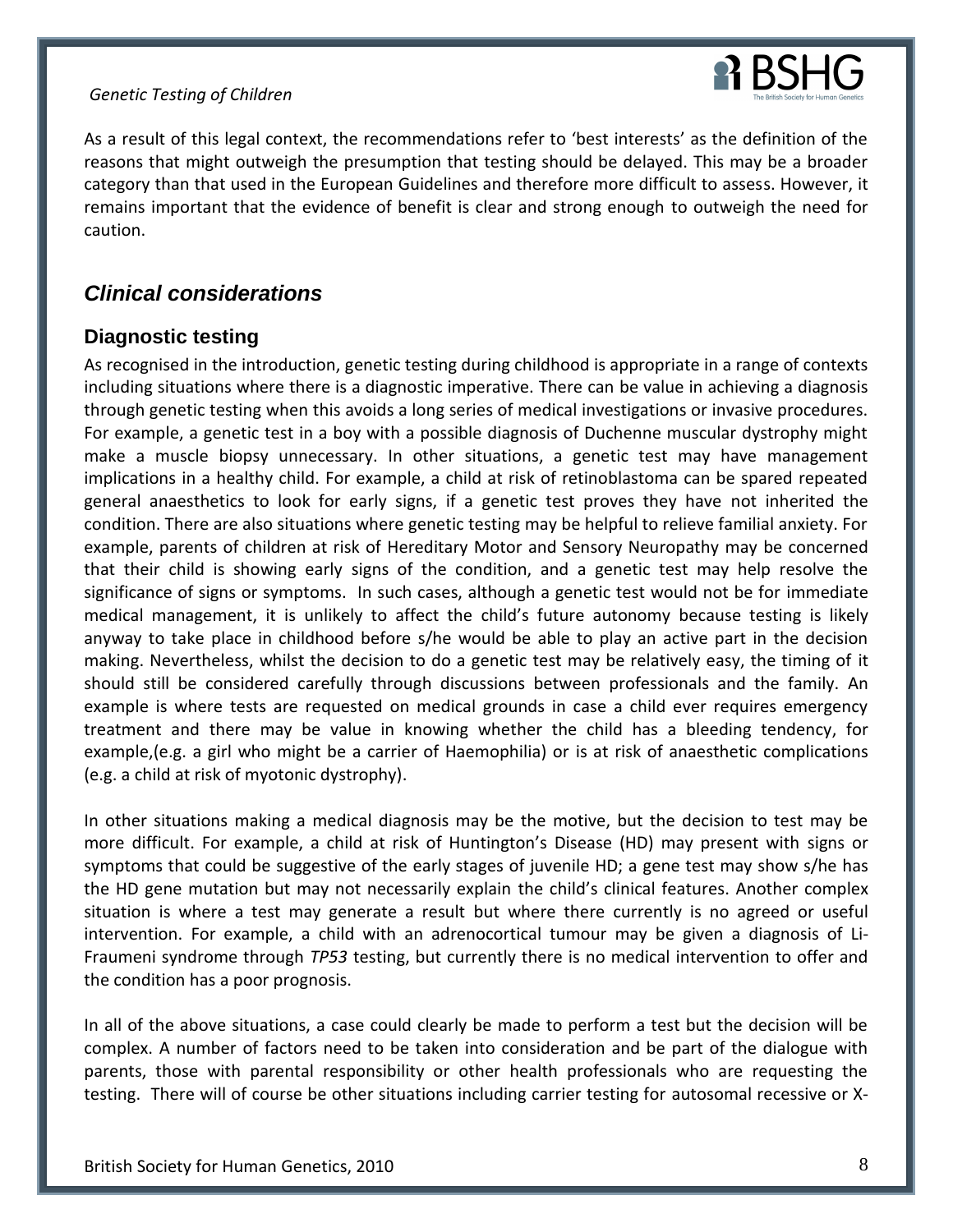

linked recessive disorders where a child will almost certainly remain asymptomatic (even if they are carriers), and the major reason for testing would be for future reproductive planning. Requests may nevertheless be made for testing from those with parental responsibility.

# <span id="page-9-0"></span>**Parental decision-making and children's choices**

Parental decision-making on behalf of their children and children's capacity to make choices can create challenges for genetics professionals. For both professionals and families there can be a considerable tension between recognising that parents have to make decisions on behalf of their children and protecting children's autonomy as future adults. In terms of parental requests for testing before it is of direct or medical benefit, we think it is important to be clear that saying "yes" or "no" at the outset is very unlikely to be helpful to either the family or to the professional(s). We recommend detailed discussions with the parents to discuss both their concerns and the reasons behind the professionals' views on the timings of any tests. Parents should be supported in communicating risk information to their children over time; using developmentally appropriate strategies would help to promote children's understanding of, and coping with, genetic information.<sup>15</sup>

We know that parents have a strong sense of a right to decide when to inform their children of their risk and when to have carrier testing done. We also know that parents feel a responsibility to help their children adjust to their genetic risk and to tell them of their carrier status prior to the possibility of reproduction<sup>16,17</sup>. However, even when parents claim such rights or express such a sense of responsibility, they may decide that they do not want their own child to be tested<sup>18</sup>. Children/young people often agree with their parents that genetic testing is important for reproductive decisionmaking and relationship-building; however, they also tend to favour testing at a later age and to express more concerns about the psychological risks associated with testing<sup>19</sup>

It is difficult to determine the psychosocial harms and benefits of testing in childhood. Most discussions on this issue have focused on the right to make the decision and on the impact on the child's (future) autonomy. Opposition to genetic testing in childhood when there is no direct or medical benefit is rooted in concerns to protect the future autonomy of the child, i.e. preserving the right for the child to make her/his own decision<sup>20,21</sup>. On the other hand, it has been argued that parents have

<sup>&</sup>lt;sup>15</sup> Metcalfe A et al, Family communication between children and their parents about inherited genetic conditions: a meta-synthesis of the research, Eur J Hum Genet, 2008, 16:1193–1200

<sup>&</sup>lt;sup>16</sup> McConkie-Rosell A et al, Carrier testing in fragile X syndrome: When to tell and test. Am J Med Genet, 2002, 110:36–44

<sup>&</sup>lt;sup>17</sup> McConkie-Rosell A et al, Parental attitudes regarding carrier testing in children at-risk for fragile X syndrome. Am J Med Genet, 1999, 82: 206–211

 $18$  Hamann H et al, Attitudes toward the genetic testing of children among adults in a Utah-based kindred tested for a BRCA1 mutation. Am J Med Genet, 2000, 92: 25–32

<sup>&</sup>lt;sup>19</sup> James CA et al, Perceptions of Reproductive Risk and Carrier Testing Among Adolescent Sisters of Males With Chronic Granulomatous Disease, Am J Med Genet, 2003, 119C:60–69

<sup>&</sup>lt;sup>20</sup> Working Party of the Clinical Genetics Society, 'Report on the Genetic Testing of Children', Journal of Medical Genetic**s**, 1994, 31:785-797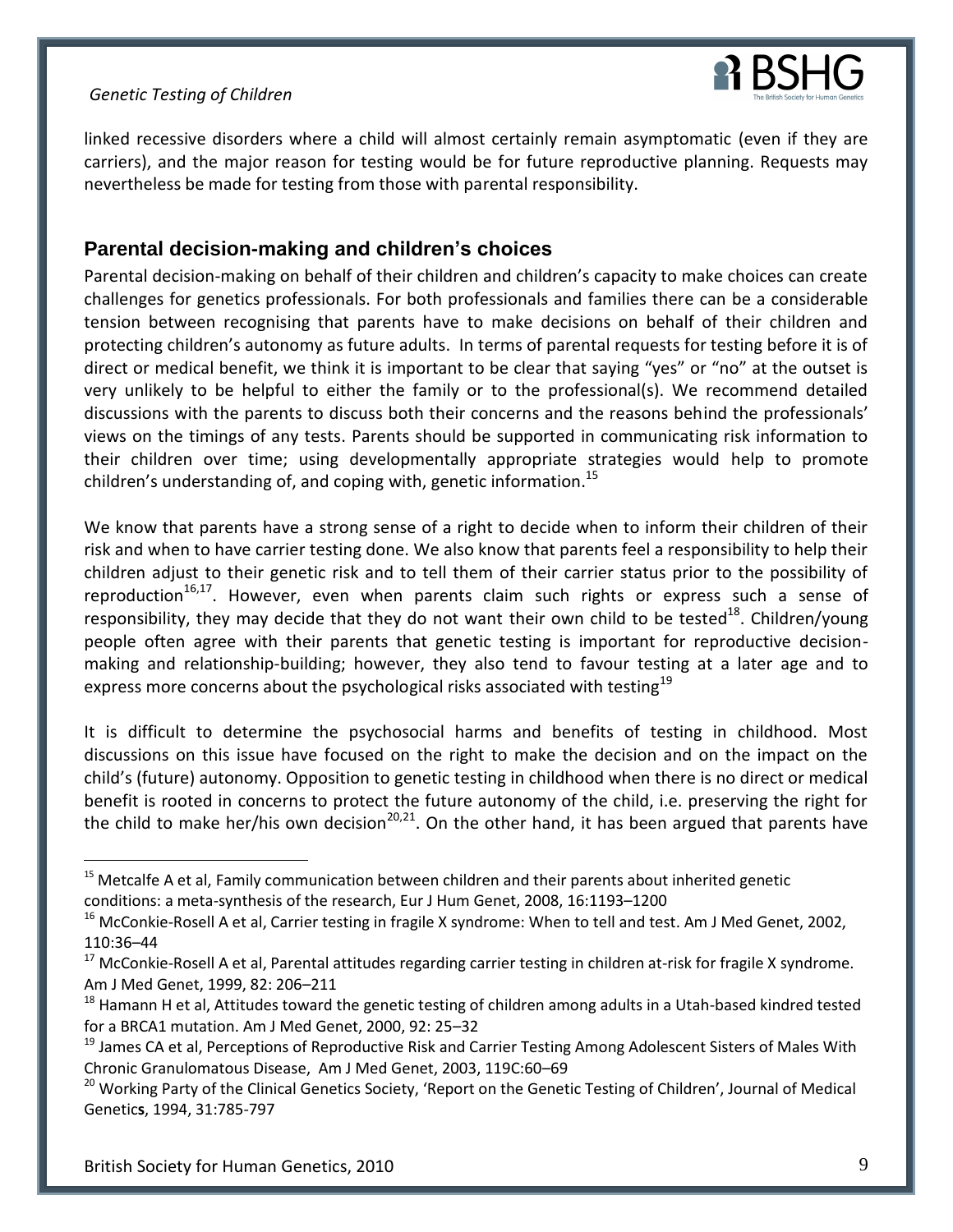

the right to make decisions on behalf of their children because they have primary responsibility for their child and they know their child best<sup>22</sup>. The lack of evidence to corroborate that testing young people would cause psychosocial harm and the fact that existing guidelines are based on assumptions rather than empirical evidence has also been highlighted<sup>23</sup>. Assumptions about harms have included possible lessened self esteem, distortion of the family's perception of the child, altered upbringing, discrimination and increased anxiety both of parent and child. Arguments in support of testing children/young people are that the untested child loses the opportunity to grow up with and adapt to genetic knowledge during his/her formative years<sup>24,25</sup> and that not testing may cause harm if parents remain anxious and the young person finds uncertainty difficult.

Whilst these arguments are important, a focus on autonomy has the potential to force parents and professionals into polarised positions. We feel it is more productive to encourage open communication and to discuss with the parents (and the child) what they have identified as the benefits/risks of testing<sup>26</sup>. We recommend that discussions with parents (and their children) should be framed around finding the best timing for the test, rather than whether or not it should take place. This will often lead to an agreement to defer the decision, especially if an offer is made to review the parents' request at a later date. On some occasions it may be appropriate to see children separately from their parents as well as with them. This is especially important to consider when children who are *Gillick* competent or young people over 16 request tests for adult-onset conditions or some types of carrier status.

# <span id="page-10-0"></span>**Predictive testing for** *Gillick* **competent children and young people age 16-17**

With regard to requests for predictive testing for adult onset conditions from *Gillick* competent children or young people age 16 and 17, we know that some young people are mature enough to make such decisions. When considering/assessing a young person's competence, we feel the focus should be on the process by which a decision is made, rather than on the decision itself, because there is often not a right or wrong decision in such cases<sup>27</sup>. We recognise that not allowing young people to undergo predictive testing may be detrimental to the development of their autonomy<sup>28</sup>, and that there can be

<sup>&</sup>lt;sup>21</sup> Genetic Interest Group, GIG Response to the Clinical Genetics Society Report: "The Genetic Testing of Children", GIG, London, 1994, 5-6

<sup>&</sup>lt;sup>22</sup> Robertson S and Savulescu J. Is there a case in favour of predictive genetic testing in young children? Bioethics 2001; 15: 2

<sup>&</sup>lt;sup>23</sup> Michie S, Marteau TM. Predictive genetic testing in children:the need for psychological research. Br \_7 Health Psychol 1996;1:3-14.

<sup>&</sup>lt;sup>24</sup> Elger BS and Harding TW. Testing Adolescents for a Hereditary Breast Cancer Gene (BRCA1). Arch. Pediatr. Adolesc. Med. 2000; 154:113-119

<sup>&</sup>lt;sup>25</sup> Clayton EW. Genetic Testing in Children.J. Med. Philosophy 1997; 22:233-51

<sup>&</sup>lt;sup>26</sup> McConkie-Rosell A and Spiridigliozzi GA, "Family Matters": A Conceptual Framework for Genetic Testing in Children, J Genet Couns, 2004, 13:9-29

<sup>&</sup>lt;sup>27</sup> Binedell J, Soldan JR, Scourfield J and Harper PS, Huntington's disease predictive testing: the case for an assessment approach to requests from adolescents JMed Genet 1996;33:912-918

<sup>&</sup>lt;sup>28</sup> Duncan RE, Predictive genetic testing in young people: When is it appropriate? J Paediatr. Child Health (2004) 40: 593–595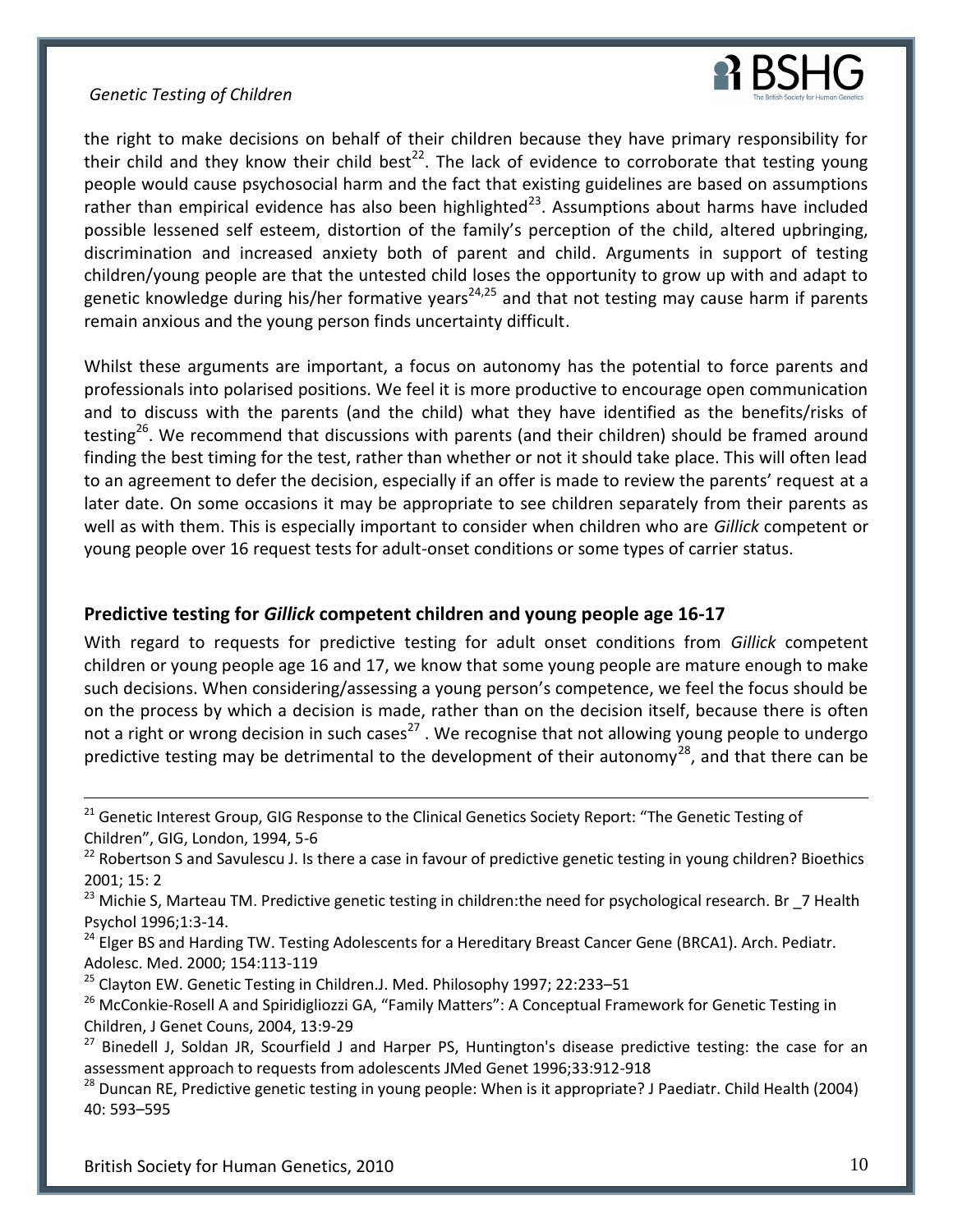

benefits of testing at this stage such as: incorporating the result into self-concept; the opportunity to make more realistic life planning; a reduction in uncertainty and anxiety; and, facilitation of openness in the family<sup>29,30,31</sup>. It is just as important to engage the young person as it would be the parents of a young child in a consideration of the 'pros and cons', rather than simply accepting the request for a test at face value.

We recommend using the following questions, as previously proposed by Binedell et al<sup>32</sup>, to form the basis of an assessment of the young person's competence to make a decision about predictive testing:

- Does the person show the necessary factual understanding of the nature and limitations of the test?
- Does the person show appreciation of the potential costs and benefits of the procedure and the test result, both personally and for his/her family?
- Is there consistency and stability of the decision over time?
- Does the person show a fairly stable set of values that will continue into the future?
- Is the adolescent the primary decision maker?
- Are there third party pressures evident in the request?
- Does the person understand the moral and family issues involved?
- What are the individual and family functions of the request?
- What is the family's way of discussing information and of sharing and making decisions?
- How much decision making responsibility has the person had within his/her family?
- Has the family structure and functioning enhanced opportunities for developing decision making competence?

# <span id="page-11-0"></span>**Potential anomalies after prenatal diagnosis and newborn screening**

Following prenatal diagnosis (PND), preimplantation genetic diagnosis (PGD) or newborn screening, parents may have genetic information about one (or more) but not all of their children. PND/PGD can lead to the identification of carrier/disease status in a pregnancy. If a couple seeks PND for a later onset condition but then decide against terminating an affected pregnancy, it will be known that the child will (very likely) develop the condition. If a couple request PND, the test may exclude the condition but identify the baby as a carrier. In PGD, unaffected embryos with good morphology are transferred for implantation, and the most suitable embryo may also be known to be an unaffected carrier. In this case, the resulting child's carrier status will be known.

<sup>&</sup>lt;sup>29</sup> Duncan RE et al, "Holding your breath": Interviews with young people who have undergone predictive genetic testing for Huntington disease. Am J Med Genet, 2007, 143A:1984–1989

<sup>&</sup>lt;sup>30</sup> Ross LF, Moon MR. Ethical issues in genetic testing of children. Arch. Pediatr. Adolesc. Med.2000;154:873-9.

<sup>&</sup>lt;sup>31</sup> Savulescu J. Predictive genetic testing in children. Med. J. Aust.2001;175: 379-81.

<sup>&</sup>lt;sup>32</sup> Binedell J, Soldan JR, Scourfield J and Harper PS, Huntington's disease predictive testing: the case for an assessment approach to requests from adolescents JMed Genet 1996;33:912-918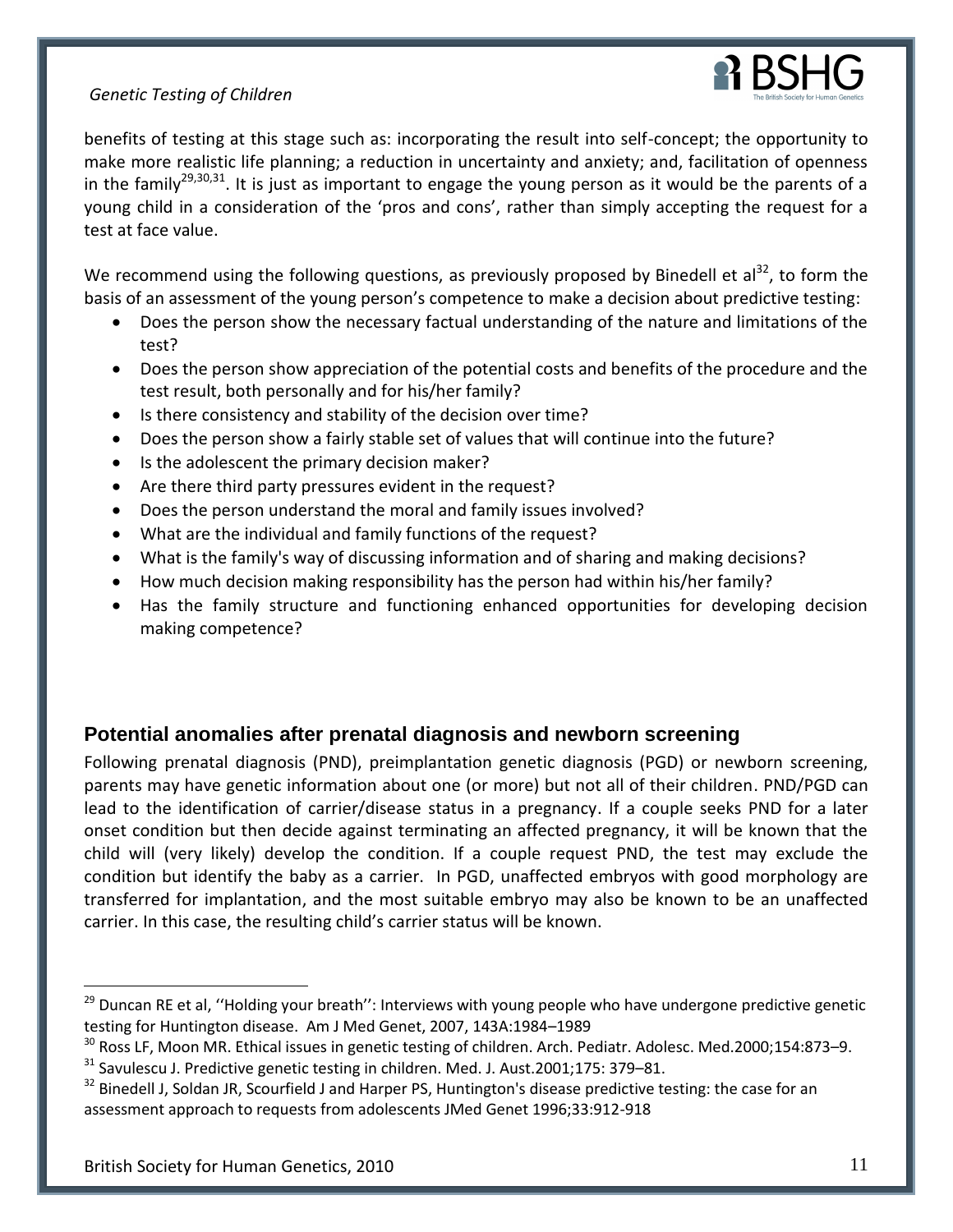

Newborn screening aims to identify babies affected by a number of early onset conditions e.g cystic fibrosis, MCADD (Medium Chain Acyl CoA Dehydrogenase Deficiency) and sickle cell disease. However, screening also identifies some babies who are carriers. Concerns have been raised about how/whether to inform parents of their child's carrier status<sup>33</sup>. Knowing a child's carrier status means s/he can grow up knowing this (or be told about it when of reproductive age). One possible concern is that parents may not pass on the information accurately but, on the other hand, there would be significant logistical problems to ensure that genetic/other professionals pass the information on to a child at an appropriate age, and so it has been argued that withholding carrier status from parents is not justified<sup>34</sup>. We support the Human Genetics Commission stance in their report 'Making Babies'<sup>35</sup> that this information should not be withheld from parents who indicate that they wish to receive it. One solution could be to develop screening techniques that do not reveal carrier status unless this would compromise the reliability of the test, or if information about carrier status is clinically important to the child's health; but the advent of high throughput genomic technologies means that this is unlikely to materialise. If carrier status is important to the child's health and its management, then recommendation 1 (see above) applies.

We also recommend that the policy of routine disclosure of carrier test results which carry no medical implications for the child should be re-examined. We acknowledge that this approach differs from that of the UK's National Screening Committee, which argues that parents should be routinely informed if a child is identified as a carrier, whether or not this has any implications for the child's health.

Parents who know that their baby is likely to develop a late-onset condition, and those told that their baby is a carrier following newborn screening, may have older children whose genetic status is unknown. Some parents are uncomfortable with this disparity and request carrier testing for their other children; they can find it difficult to understand why genetics professionals are sometimes reluctant to test their other children<sup>37</sup>. We see a difference between incidental and intentional carrier detection, but can understand parents' discomfort at the anomalous situation. In such circumstances, rather than simply testing for carrier status, it is important to consider the best way in which the other child(ren) could (i) learn about the possibility of being a carrier, and (ii) find out for certain whether or not this is the case.

Although the genetics professionals' preference may be not to test a child for carrier status, it is not appropriate to refuse all such parental requests automatically. It is important that the strength of professional resistance to such requests is proportionate to what is at stake in any particular case.

<sup>&</sup>lt;sup>33</sup> La Pean A, and Darrell MH: Initially misleading communication of carrier results after newborn genetic screening. *Pediatrics* 2005, 116(6):1499-1505.

<sup>&</sup>lt;sup>34</sup> Laird L, Dezateux C, and Anionwu EN: Fortnightly Review: Neonatal screening for sickle cell disorders: what about the carrier infants? *BMJ* 1996, 313(7054):407-411

<sup>&</sup>lt;sup>35</sup> Human Genetics Commission, Making Babies: reproductive decisions and genetic technologies, 2006, 3.48-3.50 <http://www.hgc.gov.uk/UploadDocs/DocPub/Document/Making%20Babies%20Report%20-%20final%20pdf.pdf>

<sup>&</sup>lt;sup>37</sup> Parsons EP, Clarke A and Bradley D, Implications of carrier identification in newborn screening for cystic fibrosis, Arch Dis Child Fetal Neonatal Ed, 2003;88:F467–F471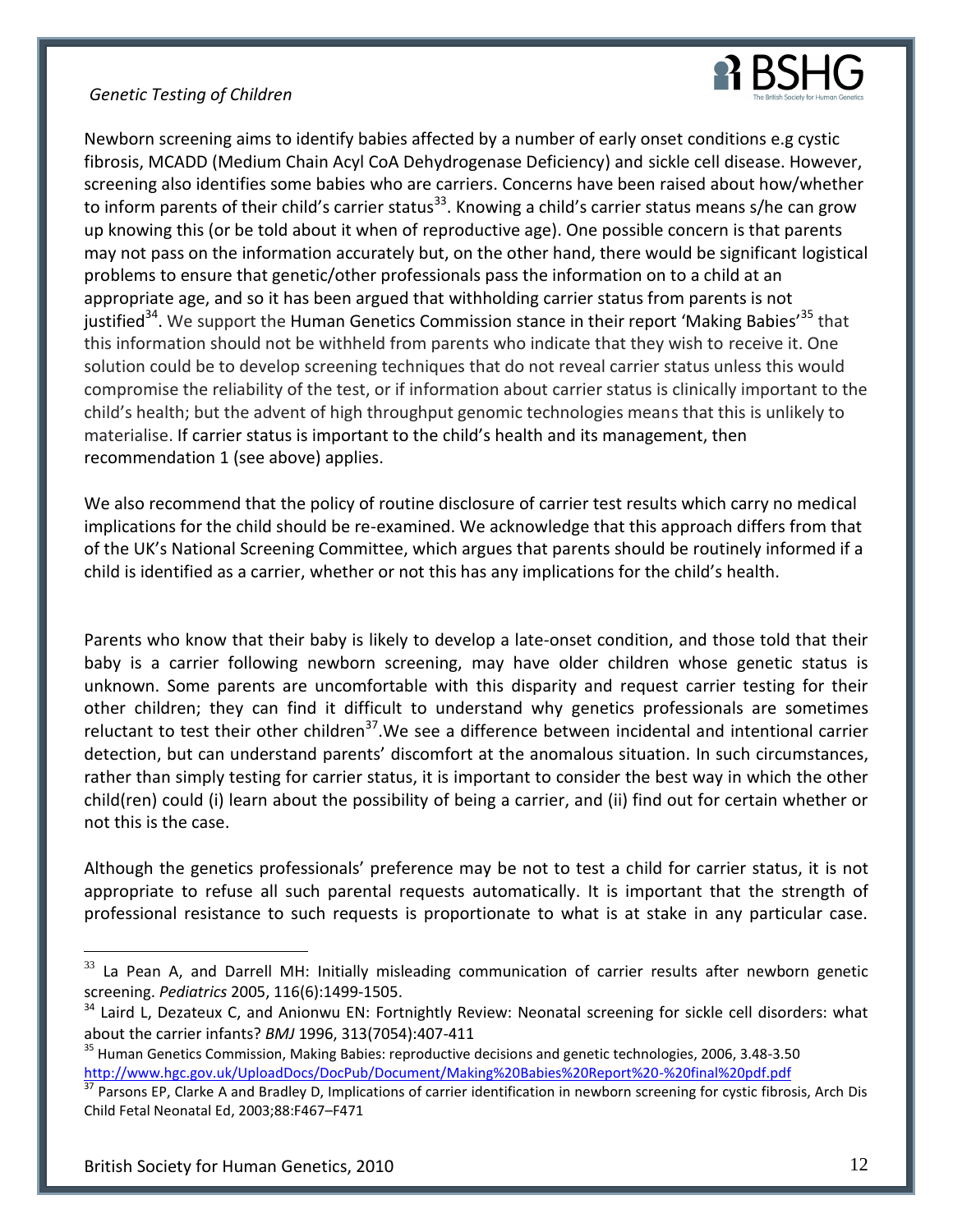

Adamant and intransigent refusal to test can lead to confrontations and to a breakdown in the relationship with the family. Professionals should use (and document) informal or formal discussions with colleagues locally, supra-regionally, nationally (e.g. at the Genethics Club: www.genethicsclub.org) or at clinical ethics committees for advice and support about difficult situations.

# <span id="page-13-0"></span>**Adoption**

 $\overline{a}$ 

The 1994 guidance recommended that genetic testing should only be carried out on a child being considered for adoption when this would also be done (at that stage) if the child was with his/her birth family. It was suggested, however, that this may not hold for predictive tests if it proves difficult to place a child for adoption because of the uncertainty of her/his genetic status; in this scenario, it was felt that the decision to put the child forward for adoption or to undertake genetic testing would need to be reconsidered. The BMA<sup>39</sup>, GIG<sup>40</sup> and the American Society for Human Genetics<sup>41</sup> have a somewhat different opinion about this issue, and hold that the same approach should apply as does for children with their birth families.

Applying the same approach for adoptive children may not recognise the importance of matching the child and the prospective parents<sup>42</sup>. It is crucial that children should be placed with parents willing and able to care for them in order to minimise the risk of the relationship breaking down. Most parents-tobe would prefer to have a healthy child, and it would seem reasonable to assume this is the case for adoptive parents. However, almost 50% of children needing placement with a family have health problems<sup>43</sup>. These include physical disabilities, developmental delay, learning difficulties, behaviour problems and genetic conditions (including being at risk of an inherited disorder). The evidence suggests that children with these problems can be successfully adopted, particularly when the adopting parents are aware of what they will be facing as a family $44,45$ .

A family willing to adopt a child at risk of an inherited disorder and to find out about their genetic status over time, as in the biological family, appears preferable to a family that sets genetic conditions

<sup>&</sup>lt;sup>39</sup> British Medical Association, Human Genetics: Choice and Responsibility, Oxford University Press, Oxford, 1998, 98-99

<sup>&</sup>lt;sup>40</sup> Genetic Interest Group, GIG Response to the Clinical Genetics Society Report: "The Genetic Testing of Children", GIG, London, 1994

<sup>&</sup>lt;sup>41</sup> The American Society of Human Genetics Social Issues Committee and the American College of Medical Genetics Social, Ethical and Legal issues Committee, 'ASHG/ACMG Statement: Genetic Testing in Adoption', American Journal of Human Genetics, 2000, 66:761-767

<sup>&</sup>lt;sup>42</sup> Jansen LA and Friedman Ross L, 'The Ethics of Preadoption Genetic Testing', American Journal of Medical Genetics, 2001, 104:214-220

 $^{43}$  Turnpenny P (Ed), Secrets in the Genes, Adoption, Inheritance and Genetic Disorders, British Society for Adoption and Fostering, 1995

<sup>&</sup>lt;sup>44</sup> Holloway JS, 'Outcome of Placements for Adoption or Long-term Fostering', Archives of Diseases in Childhood, 1997, 76:227-230

<sup>&</sup>lt;sup>45</sup> Glidden LM and Cahill BM, 'Successful Adoption of Children with Down Syndrome and Other Developmental Disabilities', Adoption Quarterly, 1998, 1:27-43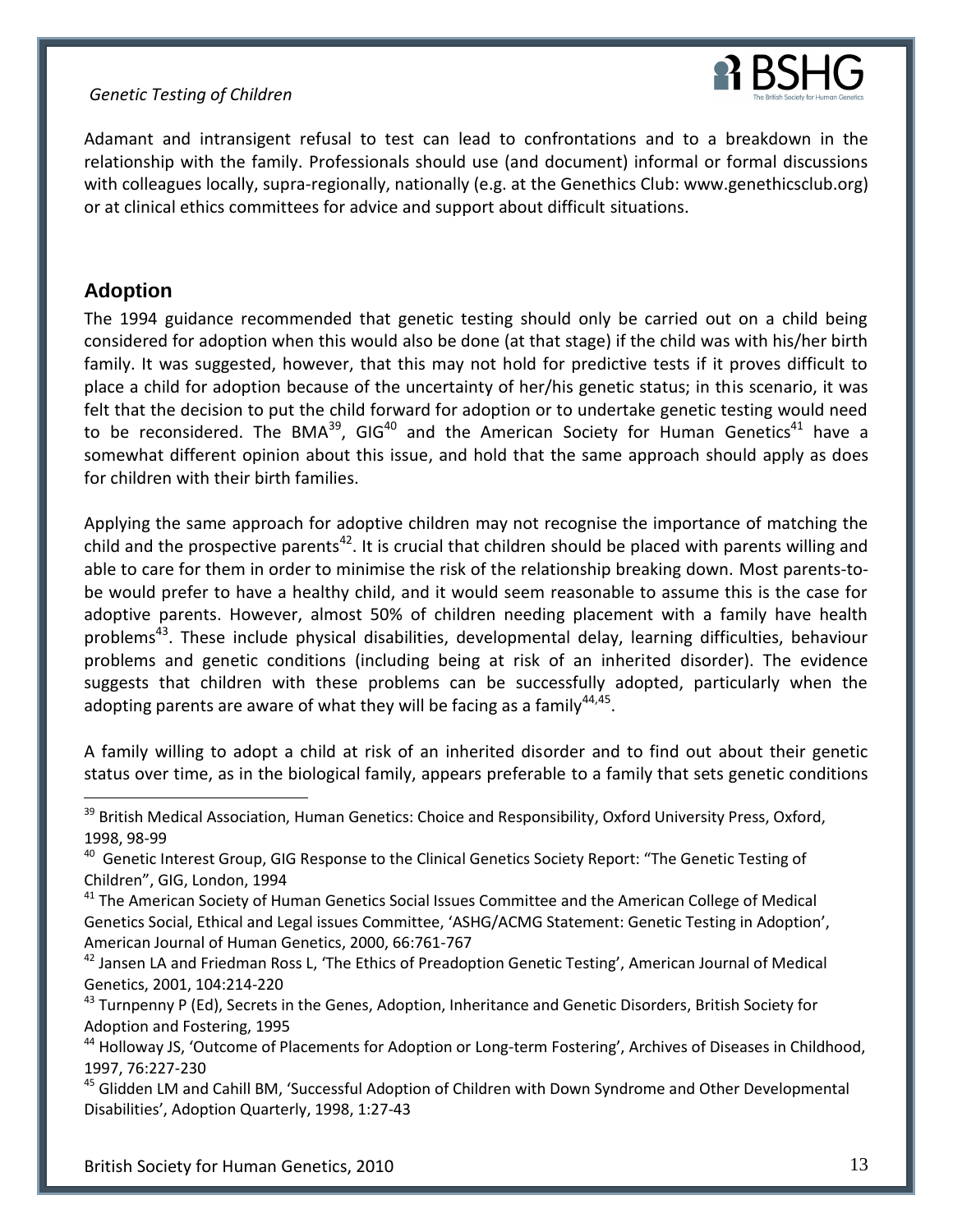

upon accepting a child. On the other hand, adopting parents face multiple uncertainties about any child they adopt, and the desire to reduce uncertainty when this is possible is understandable. We feel that there may be special issues which mean that genetic tests are undertaken for adoptive children, although they would not be carried out at that stage for children in the care of their birth families. Even so, we recommend caution for carrier testing (of future reproductive significance only) and even more so for predictive testing for later onset conditions (with no useful medical interventions in childhood).

One approach to genetic testing prior to adoption is to recommend that genetics professionals have an open discussion with the prospective parents. Testing then would not occur before prospective parents had met the child or while the child was being 'advertised'. This would create the opportunity for the specific genetic risks to the child being placed in the context of the background risks faced by any child and parent, and the additional potential risks to the child which may result from genetic testing. Such open discussions often resolve the difficulties without the need for genetic testing of a young child being considered for adoption. In the event of a persisting disagreement between the clinical genetics team and social services, it may be helpful to involve the relevant Trust's legal team. We have heard of cases where courts have ordered the genetic testing of children before it would have been of medical benefit and believe that improved discussions between the different teams involved might avoid such situations (see also page 6 para 3). Helpful advice is also available from the British Association of Adoption and Fostering<sup>46</sup>

# <span id="page-14-0"></span>**Technological innovations**

Newer genetic testing technologies, e.g. sequencing and microarrays, can generate substantial amounts of information, some of which will not have been anticipated when consent for testing was obtained. This is particularly true when undertaking genomic screening rather than targeted testing for a specific mutation. Careful prior consideration is needed about the information that might be generated (including e.g. incidental findings of adult risk of disease through array CGH), how this can best be covered in the consent process, and how it will be interpreted and fed back to the family.

# <span id="page-14-1"></span>**Re-contact of families at a later date**

We recognise that policies towards following up or re-contacting families vary between different regional genetics services and may also depend on whether a particular disease register is active. Registers often review or re-contact family members around the time at which individuals at potential risk could benefit most from information related to family planning. Even where registers are not active we believe that consideration should be given to how a family might be contacted in the future, particularly if genetic testing is being deferred until a child can decide for themselves. The CGS Clinical Governance committee addressed the related issue of the re-contact of discharged families if new information were to become available (for example through new technologies) $47$  and recognised that

<sup>46</sup> <http://www.baaf.org.uk/>

<sup>47</sup> CGS Clinical Governance sub-committee 2001: http://www.clingensoc.org/Docs/Standards/CGSFollowUp.PDF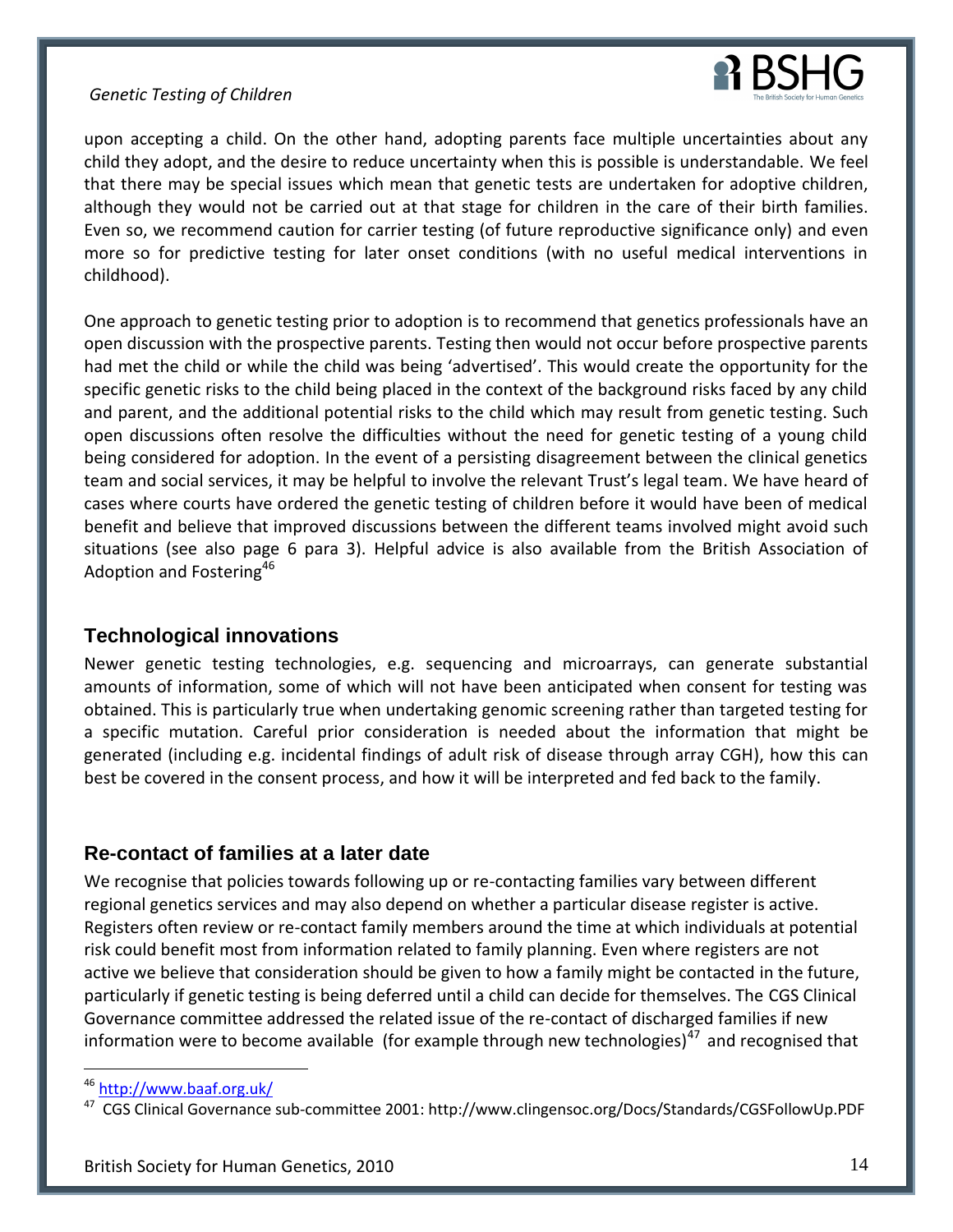

this type of follow-up may become impossible to implement as the availability of new information outstrips the resources available to implement reliable re-call practice. They concluded that clinical geneticists and families together must share any perceived obligation to re-contact. However, we believe that if a request to test a young child is deferred until they are older, then plans should be discussed as to how this might best be reconsidered at a future date.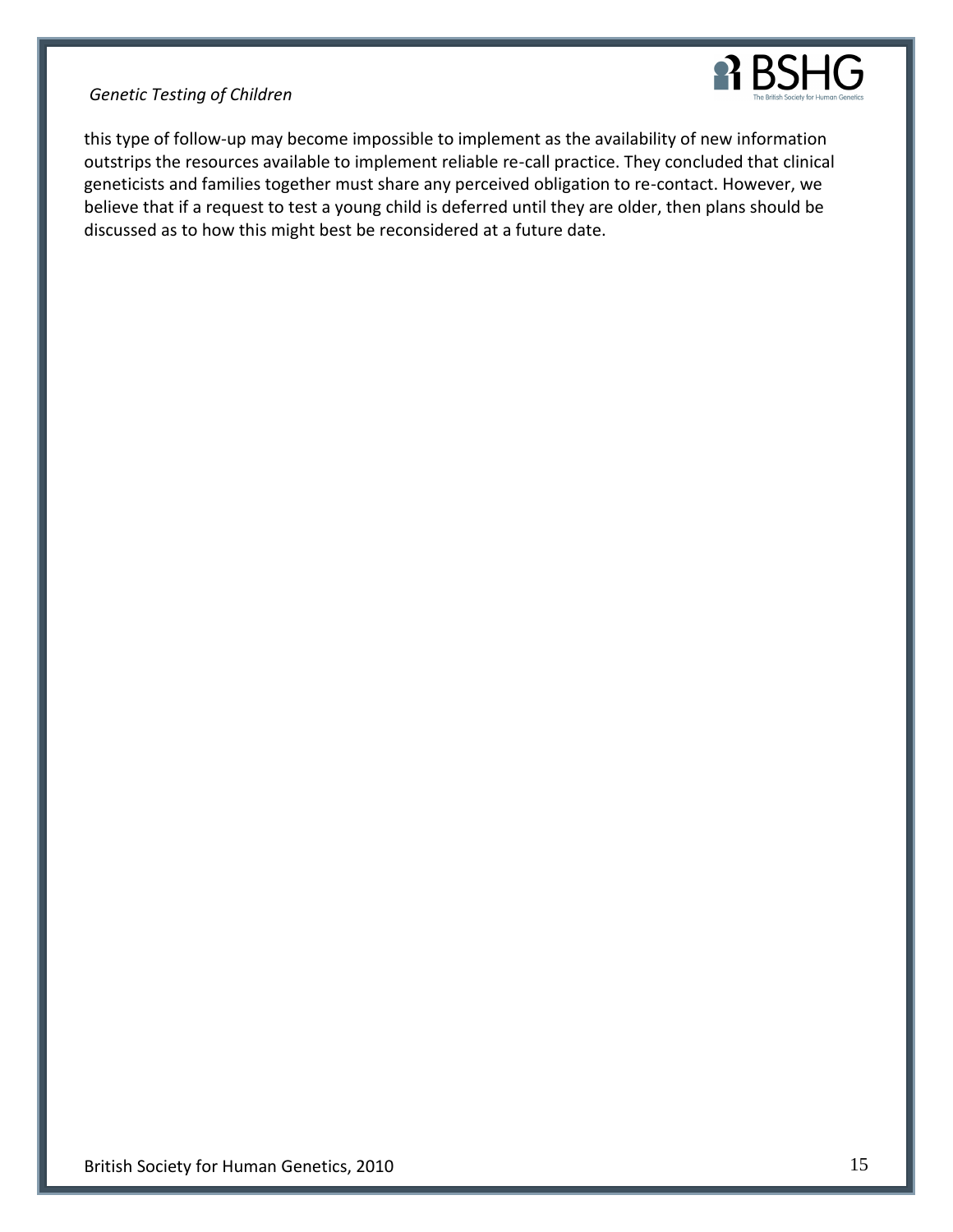

# <span id="page-16-0"></span>**Part C: Clinical Case examples**

# <span id="page-16-1"></span>**Case one: APC testing in a young child**

Peter has familial adenomatous polyposis (FAP) with a known mutation in the APC gene. Both he and his father have had bowel surgery in their 20s. He has a 1 year old son, Ethan, and would like him to be tested so that the family can prepare him early for hospital visits if he has inherited the condition. Ethan is unlikely to be affected before his late teens, although bowel screening for tumours would be recommended from 9-12 years. Peter and his wife are persistent in their request for testing now and cannot see why it should be delayed until Ethan is older.

The Clinical Genetics professionals explain that they would like to find the best time for testing Ethan and suggest that this may not be until he is older, when he could take part in discussions about his risk of inheriting FAP and the decision about testing. His parents do not understand why there might be any reason to defer testing. They agree to think about things but return in a few months saying they would like Ethan tested now. When the clinicians question their reasoning, they say they want the test now and will go elsewhere if it is not provided. They will call other genetics centres around the country, to see if anyone else will do the test and, failing that, they will seek to obtain it privately.

#### **Discussion**

*It seems that the contrasting approaches of parents and professionals have led to an unhelpful confrontation. The professionals are concerned to respect the future autonomy of the child but the parents feel it would be intolerable to remain in ignorance of their child's genetic status for so long and for so little purpose.*

*There are three ways that this situation could be handled:*

*(i) Adopting a position that the child's autonomy is paramount and so no genetic testing should occur until Ethan is competent to make the decision himself (when he is 16 years or Gillick competent). Until then, he should have annual colonoscopy from the age that bowel screening usually commences, although this might subsequently be shown to have been unnecessary.*

*(ii) It could be argued that testing should occur by the time that bowel screening 'should' commence, perhaps at 9-10 years. The timing should be decided upon so as to maximise Ethan's potential involvement in the discussion, although he might be too young to play much part in making the decision. Testing would accordingly be deferred until just before bowel screening would commence.*

*(iii) Deciding that testing should occur by 9-10 years of age and that the timing should be decided upon by the parents in discussion with the clinical genetics team. Ethan's involvement will be minimal whenever testing is performed in that period from 0-9 years, and any delay in testing during this period*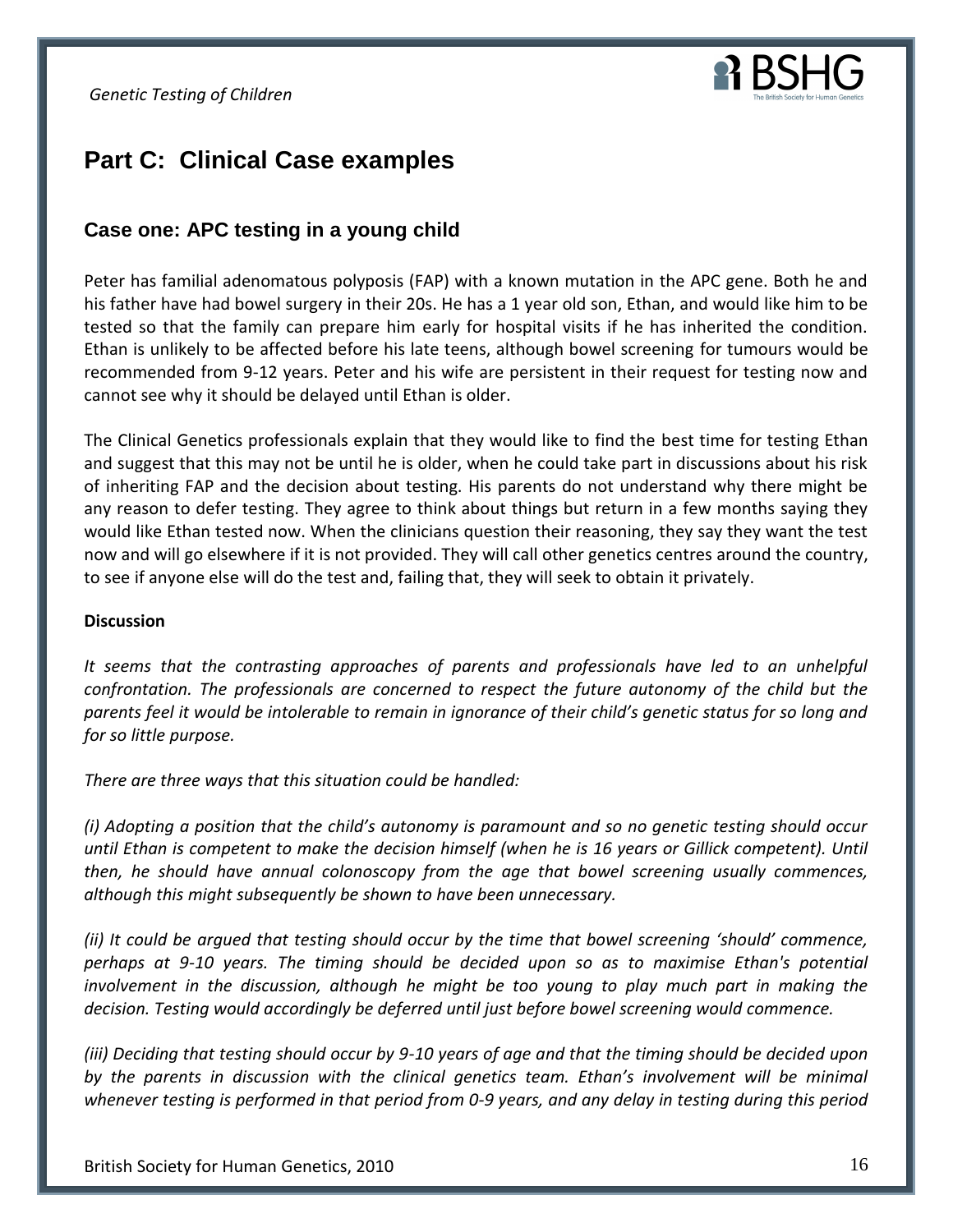

*would seem unlikely to result in any appreciable increase to Ethan's autonomy. The key question might well be how his parents feel they would react to an adverse test result (or a good result) and whether the test result may have an impact upon other at-risk children in the family. The genetics team can raise these questions to help the parents make the best decision they can but it would, in essence, be their decision.*

*The working group considers that it is inappropriate in these circumstances to give much weight to Ethan's future autonomy. Furthermore, we wish actively to recommend that Ethan has testing by the time he is ~10 years old. In practice, as almost all at-risk adults do choose to have the test to confirm their diagnosis, safeguarding Ethan's autonomy offers little tangible advantage.* 

*Approach (i) leads to unnecessary procedures in many children that are of an unpleasant nature and not without risk and for which there is no compensating advantage.*

*Approach (ii) could be a valid approach if the recommended age for commencing tumour surveillance were somewhat later. This might arise in attenuated FAP, for example, with a likely age of onset in adult life and with no bowel screening recommended until >20 years.*

*In the case discussed here, we would favour approach (iii), in which the professionals support the family in coming to their decision about the timing of the test but do not argue for one time rather than another.*

# <span id="page-17-0"></span>**Case two: pre-adoption HD testing**

Carla is 2 years old and in foster care awaiting adoption. Her mother has a clinical diagnosis of symptomatic Huntington's disease (HD) and has been detained in a psychiatric institution. The identity and whereabouts of her father are not known. Adoption workers request a genetic test for HD for Carla, saying that she is already hard to place because of her family history, including violence and criminal behaviour in affected individuals. They argue that, without testing, Carla will probably not be placed. They also argue that if she is found not to carry the HD mutation (and there is a 50% chance of this) she will have a greater chance of being placed.

#### **Discussion**

*This case history relates to a child being considered for adoption, in which the weight of the presumption against early testing will be more substantial because of the pattern of decisions actually made by adults at risk of HD. Many never come forward for genetic counselling or testing; of those who do come forward to discuss their predicament and the question of predictive testing, many choose not to proceed. In all, about 20% of adults at risk of HD actually proceed with a predictive genetic test. There are two possible courses of action:*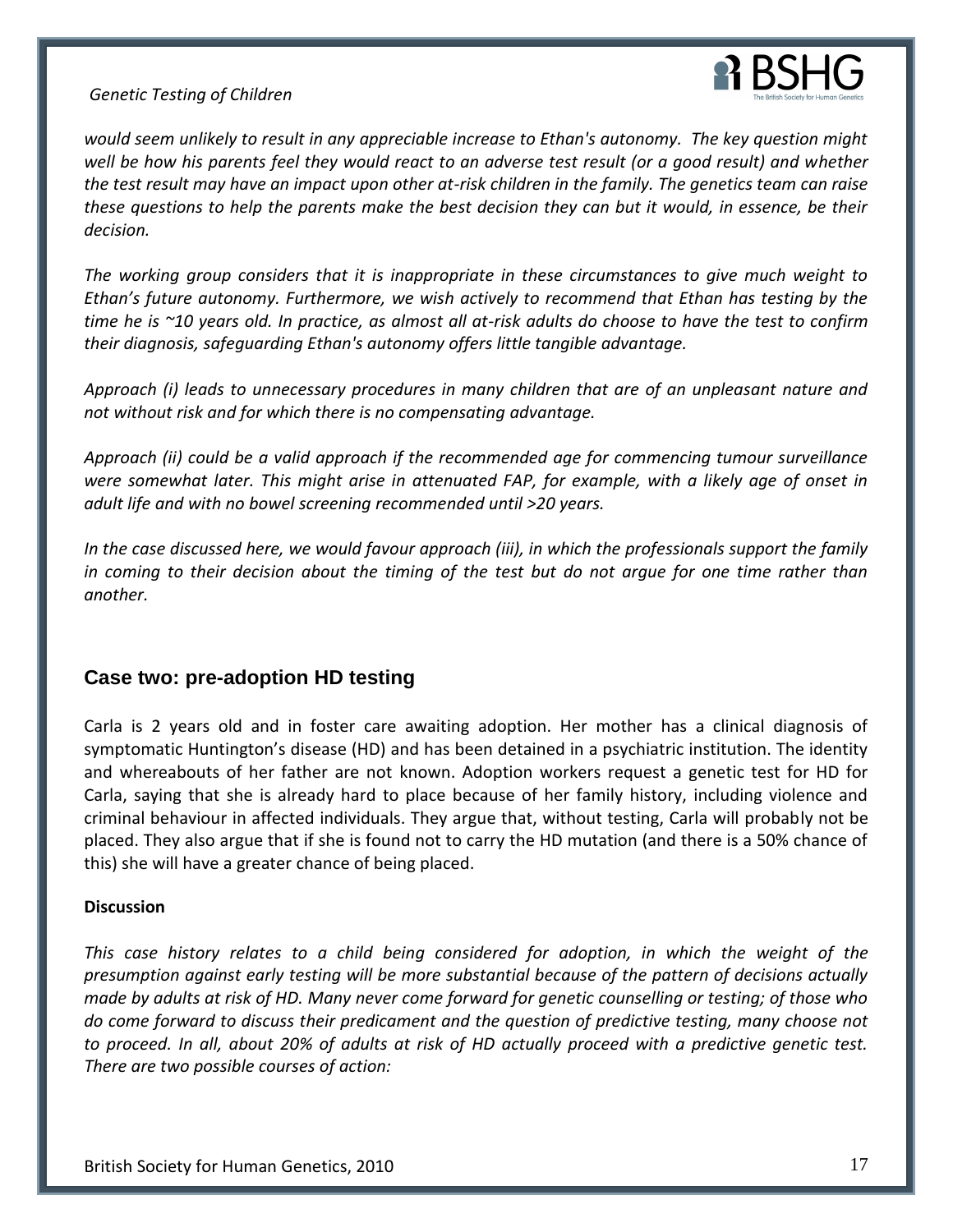

- *(i) Advise the adoption agencies that testing should be delayed until Carla is in a position to make up her own mind about how to proceed;*
- *(ii) Proceed with testing on the basis that this might increase the chances of making a favourable adoption placement*

*The Working Party strongly supports option (i) in this case. Unless clear and compelling reasons exist to remove the opportunity for Carla to make her own decision, which would need to amount to exceptional circumstances, this possibility should be preserved. There is no medical benefit for testing during childhood or later and we believe that the argument put forward by the adoption workers would need to be challenged as it seems to make at least two unwarranted assumptions:*

*(1) that the future for Carla, if she had an unfavourable test result, would be likely to be little or no worse than if she remained at risk, untested.* 

*(2) that the likely quality of placement available to Carla if she remained at risk of HD would be poorer than the likely quality of placement made available to her upon the condition of a favourable test result.* 

*We would argue that the interests of the child with an unfavourable test result should not be sacrificed to her more fortunate sibling – and of course there may well be several children at risk in the same family - and an adopting family willing to accept a child of uncertain genetic status may be especially*  well suited to looking after a child in such circumstances. It is of course likely, although not certain, that *the onset of disease in Carla – if she has the mutant HD gene – would be a long time in the future, so we would hope that this would not deter too many potential adopters from considering her. The additional family problems of violence and criminality will not be altered by the decision about HD gene testing.*

*Given the weight of the presumption against testing in this case, there would need to be compelling grounds for selecting option (ii) and performing a test now. We assert that such testing should not be requested by the adoption agency. If approach (ii) was being considered by an already identified potential adopter, for whom the test would make a major difference, then the appropriate professional response would be discussion with these prospective adopters to explain the importance of preserving the child's future choice, the lack of any intervention during childhood that could assist Carla before she would be able to decide for herself about predictive testing, and reassurance that HD symptoms are unlikely to manifest during the period of their parental responsibility. Potential adopters could be assured that the presumption against testing would be reconsidered if Carla was to develop symptoms of HD (i.e. develop a juvenile form of the disease) at a later stage in her childhood, and if testing was then regarded as being important for managing her symptoms more effectively. It is possible that some potential adopters might be dissuaded from adopting Carla in these circumstances but others will not be. It is also possible, that the request from adoption workers comes from the belief that prospective adopters would want to have as much information as possible about a child's potential future, as well as from possible misinformation about the usual timings of such testing, rather than because they have evidence that prospective adopters are less likely to adopt an untested child.*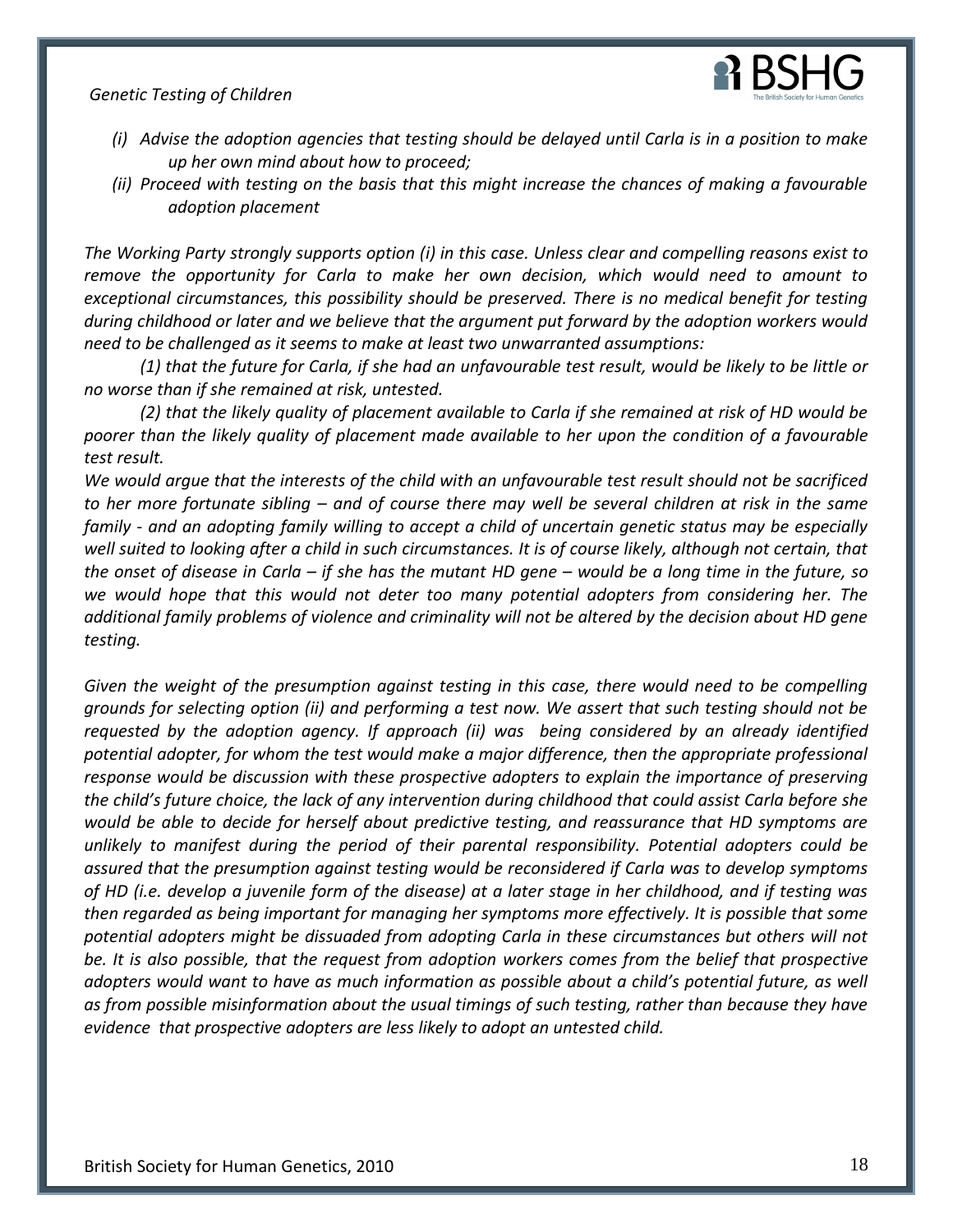

# <span id="page-19-0"></span>**Case three: pre-adoption MEN1 testing**

Shane is 6 months old and in foster care awaiting adoption. His mother has drug and alcohol dependency. His father has Multiple Endocrine Neoplasia type 1 (MEN1). Social workers have requested that the clinical genetics team arrange for Shane to have a predictive test for MEN1, so that prospective adopters are better informed. Shane would not usually be offered any biochemical screening for the condition until 5 years of age. The genetics service thinks that testing would not be of immediate medical benefit and that Shane should not be treated differently from other children simply because he was being considered for adoption.

A Court Order was produced requesting that testing be performed without delay.

#### **Discussion**

*This case differs from the previous one in a number of ways. Firstly testing is often initiated around 5 years old before the child can contribute much to the discussion and certainly before they can make an autonomous decision. Secondly, in this case the Court has already made an order that testing should proceed.* 

*Here the options include:*

- *(i) Delaying testing until Shane reaches the age at which testing becomes medically justified (around 5 years of age at the earliest),*
- *(ii) Testing without delay at the request of the social services (and the court),*
- *(iii) Testing after a process of discussion with (serious) prospective adoptive parents.*

*Factors in favour of option (ii) or (iii) include the consideration that the scope for Shane to be involved in the decision about testing, or even the discussion, will be very limited at 5 years of age. Deferring the test until near the time at which screening for tumours would start does not result in any substantial enhancement of autonomy. Whereas competence to decide is specific to each child and each decision, this factor is not likely to carry much weight as a reason to defer testing when it will be performed for clinical reasons by the age of five years.*

*By analogy with Case One, we would suggest that the timing of this test should usually be decided in open discussion between the child's parents and the clinical genetics team. In this context, however, we suggest that it would be better for the clinical team to have these discussions with the child's potential adoptive parents rather than with Social Services or the Court. There is no immediate benefit of knowing the genetic information and therefore no clinical urgency to embark upon the testing before the child is part of his new family unit. We therefore favour option (iii) over option (ii). We would be open to a serious request to test Shane under option (iii) as long as the reasoning for doing so included a careful consideration of Shane's best interests by his prospective parents.*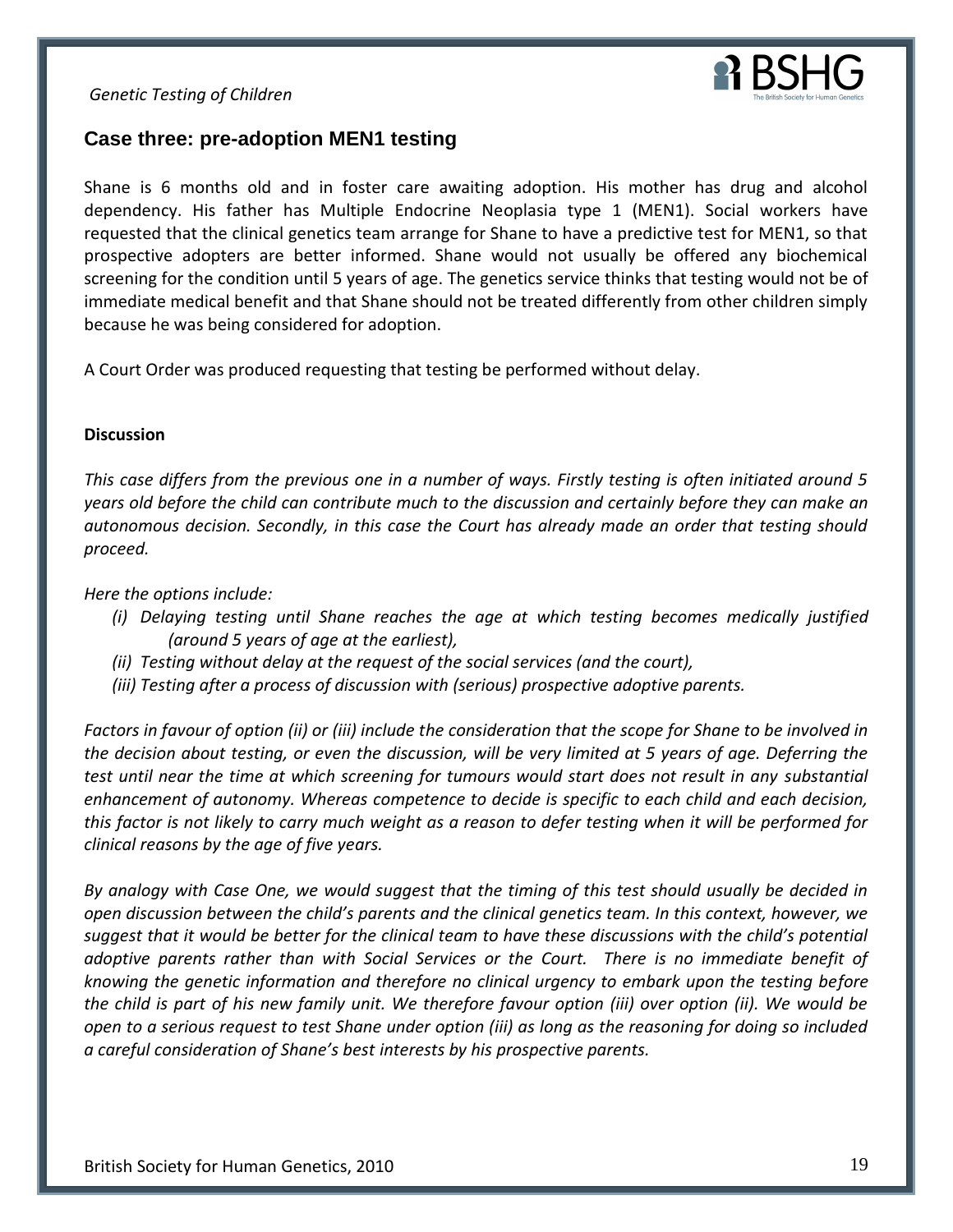

*The adoption professionals seem likely to have pressed for option (ii) - immediate testing - and to have and applied for a Court Order in the belief, often held amongst adoption professionals, that it is best to make available to prospective adopters as much information about the child as possible. Prospective adopters who are well informed, it is argued, are in a better position to successfully parent the child as they are able to anticipate and seek help and support for that child's problems. There is often a dearth of information about a child being considered for adoption and as, adopting parents usually have much less background knowledge about such a child than the biological parents possess, it may be helpful to resolve this uncertainty about the child's genetic constitution rather than adding to the uncertainty. However, consideration should also be give to potential adverse consequences of testing Shane now: genetic professionals would need to be satisfied that the benefits from earlier testing would be sufficient to justify deviating from usual practice. It is sometimes suggested that a test result might help the adoption agency to match prospective adopters and adoptees, although it is unclear whether this claim is justified; either whether it has ever been demonstrated that information about genetic status is helpful, or whether an adverse genetic test result (of which there is a 50% chance) might reduce the chances of successful placement. Testing should be done in Shane's best interests and not because it would make the process appear 'tidier' from the bureaucratic perspective.*

*Our suggestion would be to invite prospective adopting parents to meet with the clinical genetics team at an early stage, particularly if a request for genetic testing were made at a time when it would not usually be performed in other family settings. A decision can then emerge from these discussions. As noted above, the courts cannot insist that health professionals give care that they cannot conscientiously administer. (Re J [1991] 3 All ER 930, 934). This suggests that judges will be sympathetic to professionals declining to carry out tests even where a court has decided that the tests would be helpful. However, the court might then instruct an adoption agency to contact other professionals to see if they would be prepared to carry out a test.*

*A Radio 4 programme [\[http://www.bbc.co.uk/radio4/science/ethicscommittee\\_20080820.shtml\]](http://www.bbc.co.uk/radio4/science/ethicscommittee_20080820.shtml) examined the issues in a detailed debate of this case. Interestingly, the panel of experts decided unanimously not to test the child at this stage.*

# <span id="page-20-0"></span>**Case four: neonatal testing for** *BRCA1*

Beverley's husband is known to have a *BRCA1* mutation. During Beverley's pregnancy, her midwife mentions a prenatal diagnostic test, which Beverley declines on the basis that she would not want to terminate the pregnancy. Once her daughter is born she asks for a genetic test but is told that, because the disease is highly unlikely to manifest before adulthood, testing should be deferred. Beverley cannot understand why the test was offered during pregnancy but declined after birth.

#### **Discussion**

*While a woman is pregnant, the law does not recognize an independent status for the unborn child. On this basis prenatal diagnosis is permissible, especially where the woman might modify her reproductive*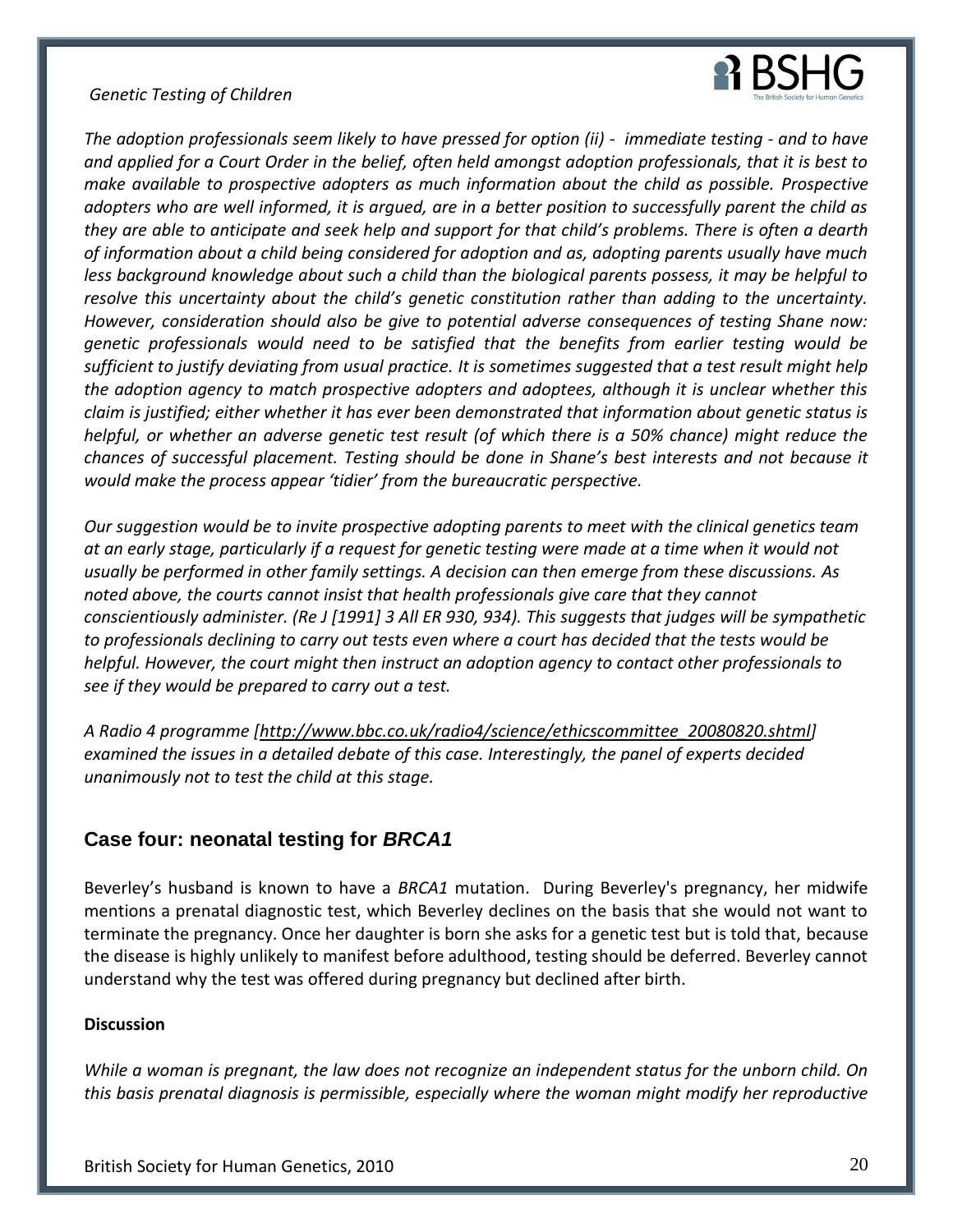

*plans on the basis of the test results. Once a child has been born, however, the legal context is dramatically different since the law requires that the interests of the child are considered independently of the parents' wishes. Those interests include protection against the restriction of her future autonomy unless there is a clear and specific reason to do so, relating to the current welfare and interests of the child. In this case, therefore, it would have been technically feasible, although unusual and perhaps controversial, to offer invasive, prenatal genetic diagnosis for a* BRCA1 *mutation in pregnancy although perhaps rather less controversial to offer PGD for this condition. By rejecting prenatal diagnosis, Beverley has implicitly decided to accept the risk that her daughter may carry the* BRCA1 *mutation.*

*In this case, however, the relevant question is whether or not to carry out a predictive test for a condition that is only likely to manifest in adulthood. The predictive testing of a young child for this adult onset condition is controversial. Two options are available:*

- *(i) Test for the BRCA1 mutation as a baby or young child*
- *(ii) Delay testing until the daughter can decide for herself.*

*Testing after birth cannot alter the risk to the daughter and so no benefit would accrue to her as a child. Testing would however, deprive the daughter of the opportunity to decide for herself whether and when she wished to know the genetic information. We know that when adults are offered such a choice, they do - after appropriate counselling - reach different conclusions. This strongly suggests that the choice is a valuable one, which should not be removed without good cause. This is why there is a presumption that testing should be deferred until the person to be tested can make her own decision; that, in turn, accounts for why this consideration carries very considerable weight. In this case, no reason has been identified to displace that presumption, and if one were offered it would need to be clear and precise to justify removing the daughter's future autonomy at this early age. Accordingly, we support option (ii).* 

# <span id="page-21-0"></span>**Case five: carrier testing after newborn screening**

Richard and Jane have recently had a baby who was tested through a newborn screening programme for Cystic fibrosis (CF) (an autosomal recessive condition in which affected children carry two altered copies of the CF gene). After a series of investigations, Richard and the baby are found to be carriers, whilst Jane is not. The couple have two older children aged 6 and 8 and request that these children are tested to determine whether they are also carriers. They do not want to distress their young children with an invasive test and therefore ask for this to be done with mouth brush kits. Both parents are interested to know what genetic endowment their children carry. Since the baby was tested routinely, they question why the older children cannot also be tested.

#### **Discussion**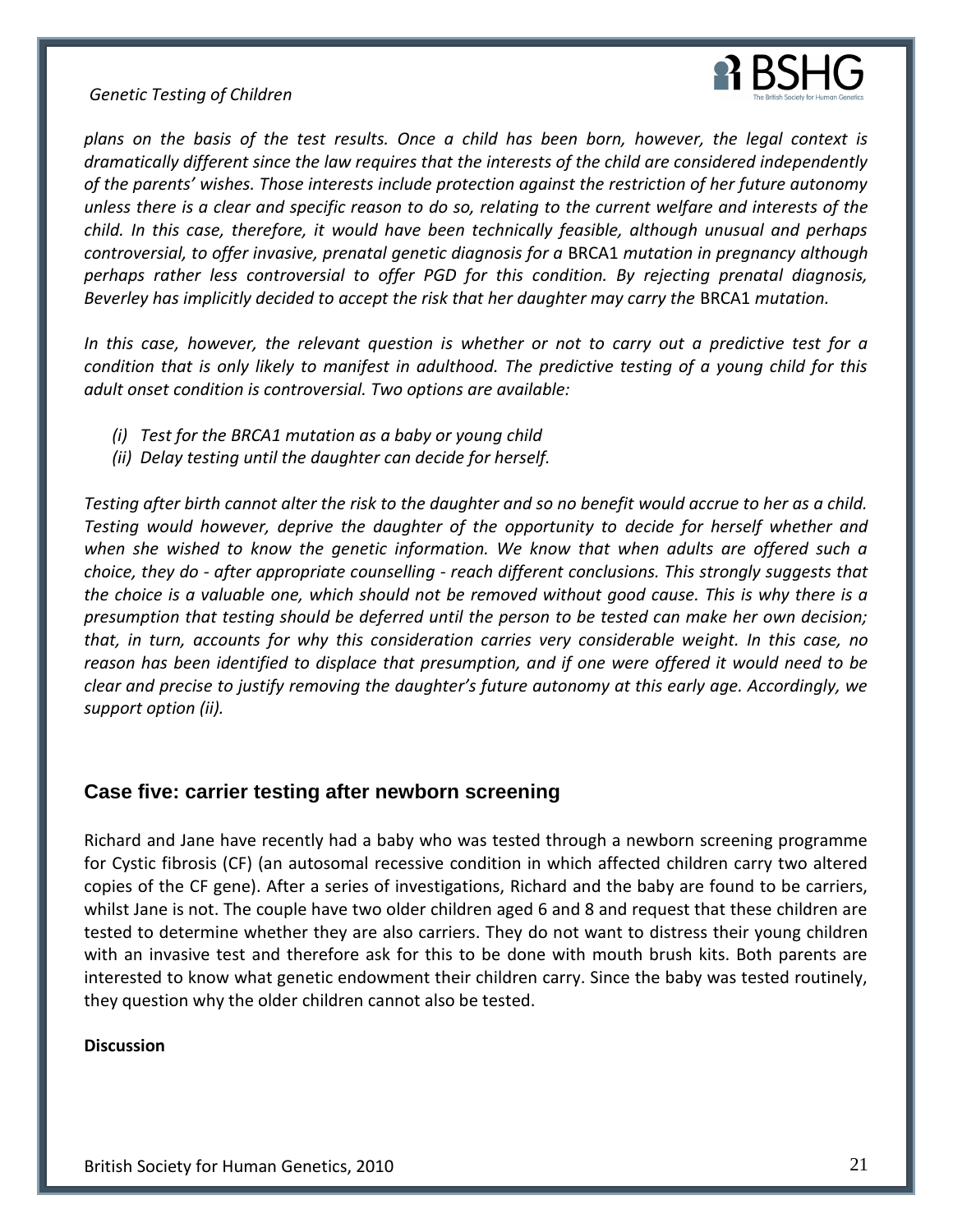

*One approach would be to explain to the parents that newborn screening for cystic fibrosis is aimed at the identification of children affected by CF, (i.e. identifying children who have two altered copies of the CF gene) and does not have the goal of identifying healthy carriers (who have only one altered copy); carriers are not identified intentionally but only 'inadvertently', as part of the overall process of excluding their being affected. Affected infants are given a range of treatments to limit the ill-effects of the condition. Once we are confident that a child is not affected, the question of their carrier status is of much less weight, at least until they are of reproductive age. This family has therefore been placed in an anomalous situation, with one child identified as a carrier of CF as part of that process of excluding the possibility that she might be affected by the disease, and with the other children untested, because there has been nothing to suggest that they might be affected.*

*There is a range of possible responses by professionals to this situation:*

*(i) Test any child who may be affected by the disease, in order to diagnose and treat any child who is affected. This could be performed through genetic testing and/or a sweat test*

*(ii) Test all children on the basis that children who inherit one copy of the CF gene, and are therefore carriers, might use that information in the future to make reproductive decisions.*

*(iii) Defer carrier testing until the children can at least participate in the discussion and the decision.*

*Approach (i) might be appropriate if there were any lingering doubts as to whether the older children might be affected. If there is no suggestion that the children are symptomatic, then testing might be performed to determine their carrier status, which might inform their future reproductive choices (option (ii)). However, reproductive choices are likely to be some years in the future and since carrier status will have no medical implications for the children in the intervening years option (iii) should be considered carefully. However, whilst the preservation of the children's autonomy is real and substantial – not to be brushed to one side – many families may approach this from a different perspective: with 1 in 20-25 of the population carrying a single mutant copy of the CF gene without serious adverse effects, parents may simply feel that it is inappropriate to be too restrictive (too 'precious') about such testing. <sup>48</sup>*

*It should be borne in mind that not all 'carrier testing' requests are equivalent even in a biological sense, so that testing for carriers of sex-linked and chromosomal disorders is often a weightier matter than for autosomal recessive disease. In sex-linked and chromosomal disorders, 'carriers' may themselves be affected by the disorder, to a variable extent. Furthermore, they may have more severely affected children regardless of the genetic constitution of their partner. For both reasons, it is appropriate for professionals to consider the timing of testing for carrier status of sex-linked and chromosomal disorders rather more carefully than for most autosomal recessive conditions. Where more is at stake, it is important that the young person is adequately informed about their reproductive risks and we believe this is more likely to be the case if they themselves are closely involved in any decision about genetic testing.*

 $48$  For example, the BMA Medical Ethics Committee amended their guidelines in 2009 to reflect this view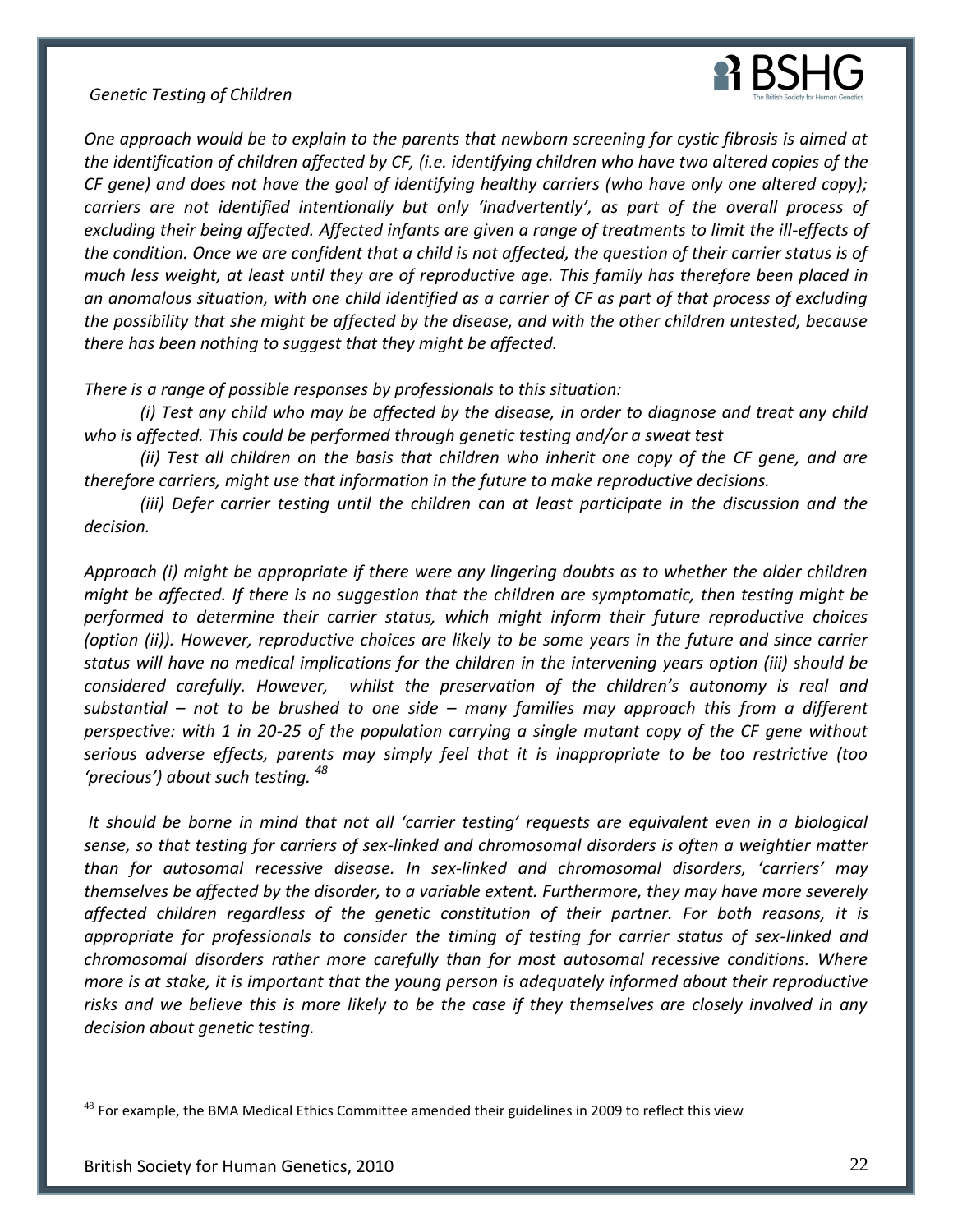

*It can be argued that parents are the best people to raise the issue of carrier status for discussion with their children but this does not pre-determine when testing should take place. Early testing might ensure that such testing is not missed if the child is lost to follow-up but on the other hand, genetic testing of a young child in this context can offer no guarantee that the children will be told their results when older, nor that they would have independent support to assess its implications for them. We argue that the parents' primary responsibility lies in raising the topic for discussion with the child in an age-appropriate fashion. The possibility that the child may be a carrier is then incorporated gradually over time. The precise point at which testing occurs is then of lesser importance and can be determined in open discussion between parents and professionals.*

*Whether or not testing is performed in young children, there will be a need in many families for support in discussing the situation – the technical aspects and the more personal, emotional dimensions – with the child as they grow older and become adolescents and then young adults. The danger of glossing over these aspects of communication within the family, when testing has been performed in young children, may add to the factors that encourage professionals to challenge a parental request for carrier testing. On the other hand, these considerations should not weigh so heavily as to prohibit carrier testing.*

# <span id="page-23-0"></span>**Case six: predictive testing for Li Fraumeni syndrome**

Daniel is 5 years old. His father has just died from an aggressive sarcoma at the age of 35. There is a strong family history of breast cancer and sarcoma on his paternal side. A *TP53* gene mutation has been identified and there is a 50% chance that Daniel has inherited it. There are no evidence based interventions such as tumour surveillance or treatments that Daniel can have but there is a chance he might develop a cancer during childhood. Although his mother realizes that no established interventions are available if Daniel has inherited this mutation, she is desperate to know whether he has inherited this cancer risk from his father.

#### **Discussion**

*This a very difficult set of circumstances for the family to cope with. In general, the decision about whether to proceed with a test depends upon a combination of the severity of the condition, the likely age of onset, the availability of useful surveillance or prophylactic treatment and thus a package of overall risks and benefits associated with proceeding with the test. The two possible approaches in this case are:*

- *(i) To decline/ defer testing for the* TP53 *mutation*
- *(ii) To agree to mutation testing in the near future.*

*Arguments in support of option (i) are that there is no medical or other intervention that would provide a clinical justification for testing, to outweigh concerns about the loss of Daniel's future autonomy (to preserve the possibility of him making his own decision in the future about whether to find out if he*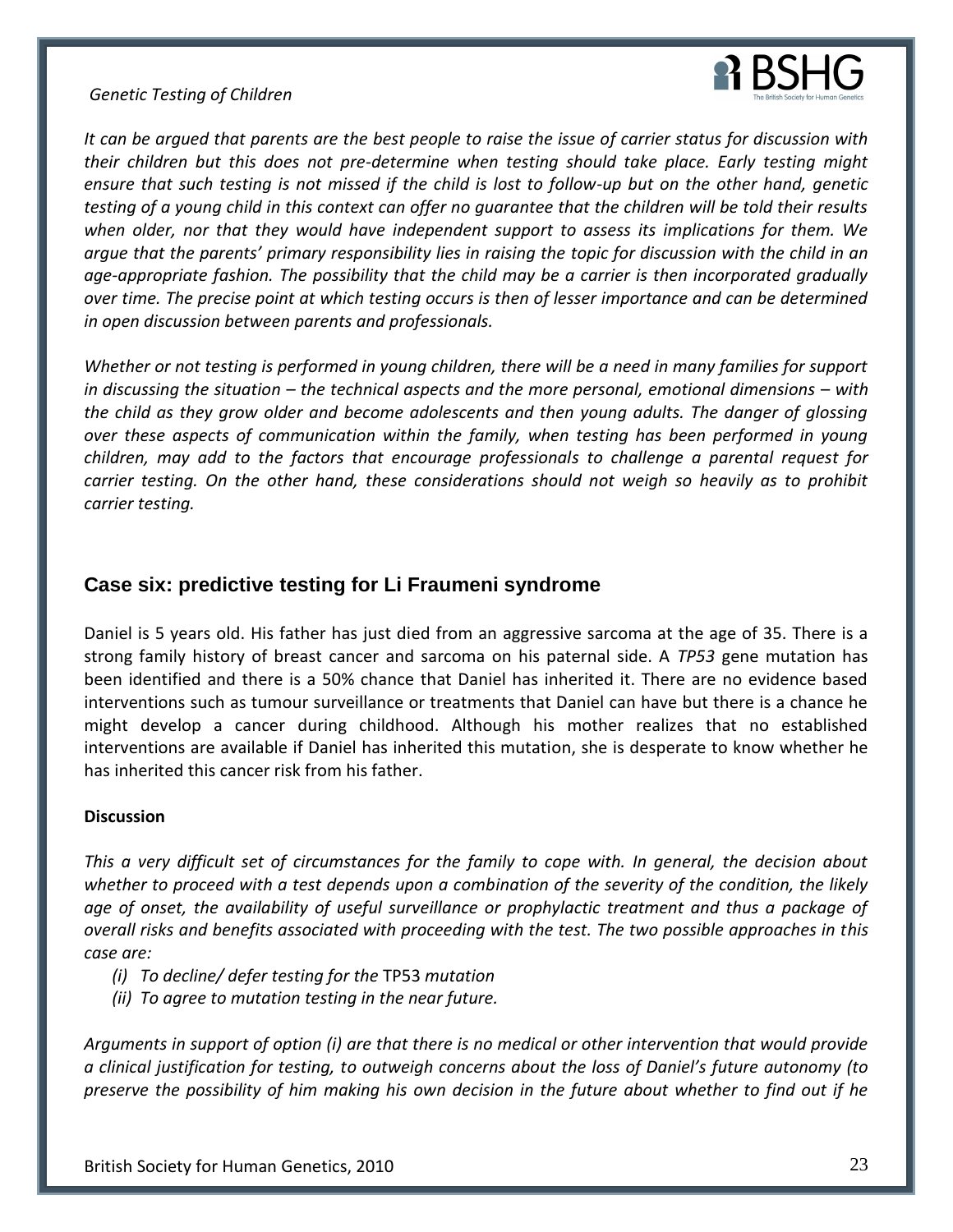# **R** BSHG

*Genetic Testing of Children* 

*carries the mutation). If the disorder were only rarely of childhood-onset, then this would strengthen the argument against genetic testing in a 5 year old boy. Even if there is a possibility of the cancer manifesting itself in childhood, this would not necessarily indicate that testing should take place in the absence of protective measures that could be taken. In this condition however, while only a minority develops problems in childhood, this happens with sufficient frequency (~20%) that a case can be made for testing children, who are known to be at risk, especially if the family group is supportive. Another reason for adopting this approach might be if the family's anxiety levels were enormously high to the extent that their concerns were crippling.* 

*If there is specific evidence that this boy's mother is so anxious that it may be adversely affecting his well-being, then it would be necessary to assess whether her anxieties are sufficient to outweigh the presumption against early testing. This would require evidence that, in Daniel's case, knowledge that he was unaffected would lead to changes in parenting that would be sufficiently beneficial to displace the presumption against testing. This might include clear evidence that the mother's understandable anxieties could not be managed without testing. It would also be necessary to consider how his mother would respond if the test result were unfavourable; would she find this even less tolerable and more anxiety-provoking than his current position of being at 50% risk?*

*There is no clear and simple position that will be applicable in all circumstances.<sup>49</sup>*

# <span id="page-24-0"></span>**Case seven: screening vs predictive testing for polycystic kidney disease**

Mark aged 6 and Stella aged 2 were referred by a paediatrician for consideration of genetic testing for autosomal dominant polycystic kidney disease (ADPKD). Michael, their 32 year old father, has just been diagnosed following presentation with hypertension. Michael's father had died of renal failure at the age of 62. Michael had not known the cause of his father's renal failure but it is now presumed that this may have been ADPKD. Once the diagnosis had been made in Michael, his physician had suggested to the GP that his children be referred to a paediatrician for screening. The paediatrician had offered to see the children annually for blood pressure (BP) checks, urinalysis for evidence of silent infection and assessment of renal function but did not think that regular renal ultrasound scans would be worthwhile in the absence of urinary tract infection (UTI) or other evidence of renal problems.

It was explained that each child has a 50% chance of inheriting the disorder but the chance of developing symptoms in childhood was low. If the causative mutation could be identified in Michael, genetic testing could be offered to Mark and Stella and if either did not carry the gene they would not require regular follow-up. If the mutation was not known, then a renal ultrasound scan could be arranged if evidence of UTI or renal problems is found or once the children/ young people were old

<sup>&</sup>lt;sup>49</sup> See also: Ainsley J Newson Clinical Ethics Committee Case 8: Should we carry out a predictive genetic test in our young patient? Clin Ethics 4(4): 173—175; doi:10.1258/ce.2009.009033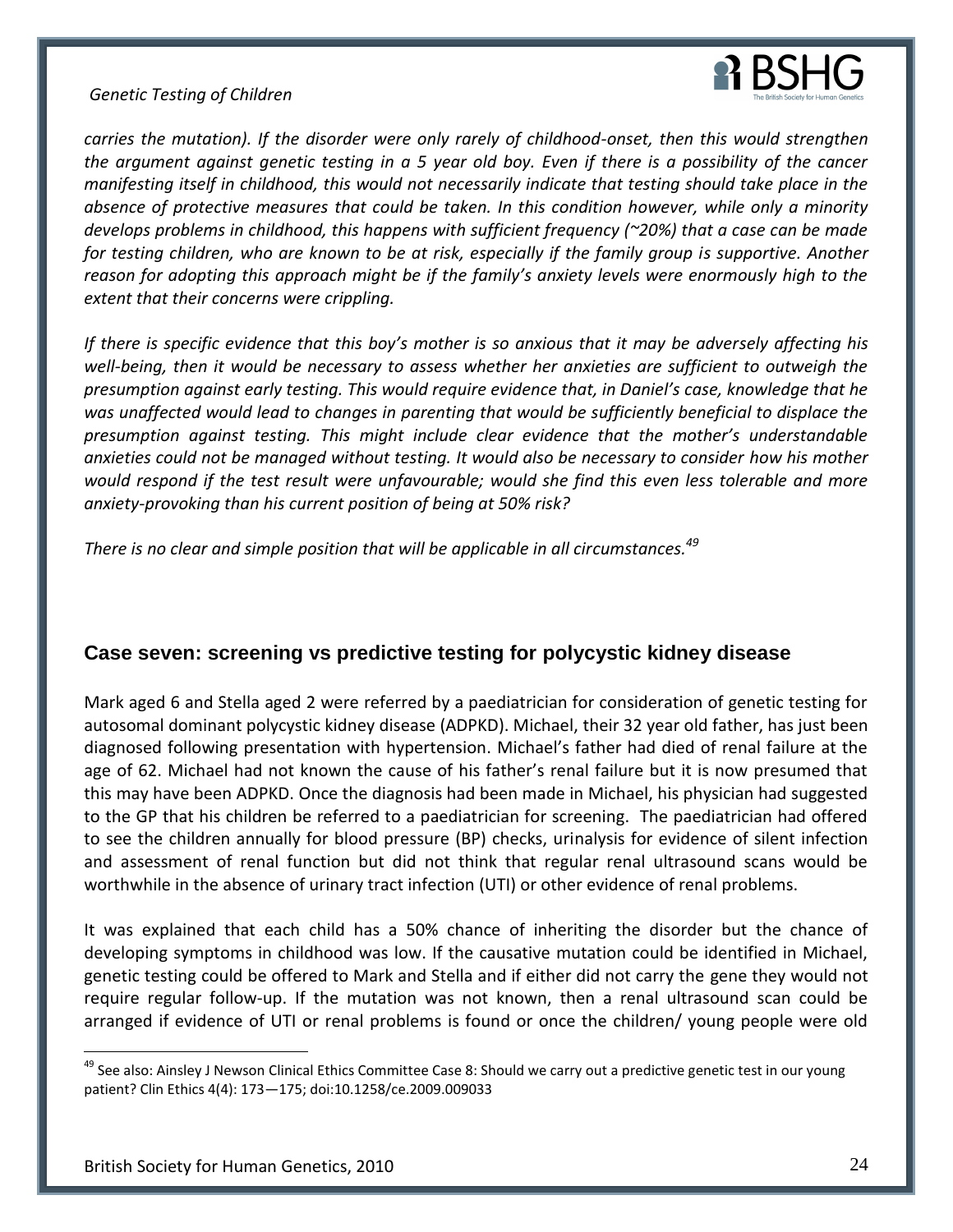

enough to seek information for themselves. While the finding of bilateral cysts would indicate a diagnosis of ADPKD, the absence of cysts does not exclude such a diagnosis until 30 years or so.

Michael and his wife do not want to pursue gene testing as they do not want to know definitively if their children are affected, though they are happy to take them along for BP checks. Furthermore, they indicate that they do not want to tell their children about the disorder in the family as they do not want to worry them or affect their future ability to obtain life insurance. The paediatrician suggested referral for genetic counselling to help clarify the issues about communicating genetic information within the family.

#### **Discussion**

*This case contrasts with the previous cases in that the parents do not want genetic testing of their children, yet genetic services are asked to help with communicating risk information. In this case a renal ultrasound may provide the result of a genetic test, though as noted a normal ultrasound in young children would not exclude the presence of a polycystic kidney disease gene mutation.* 

*Three broad approaches to managing the uncertainties exist:*

- *(i) Monitor the children for evidence of ADPKD through clinical surveillance as outlined, deferring renal ultrasound until clinically indicated and a decision about genetic testing until each child can make their own decision;*
- *(ii) Proceed with genetic testing on the basis that it can be used to assess which other screening tests might be necessary to manage the condition;*
- *(iii) Do nothing until either child presents with possible symptoms or signs from ADPKD, such as urinary infection.*

*In a condition like ADPKD there is no substantial risk to the child's physical health through providing non-invasive screening to detect complications. In the longer term, health problems may result if young adults remain unaware of their risk. It is therefore common for paediatricians and clinical geneticists to recommend that a child at risk of ADPKD should begin annual checks of blood pressure and urinalysis for infection at any age but certainly by the late teenage years.*

*Arguments in favour of approach (ii) may be more compelling in the context of other diseases, where both the risk from the disease and the risk from the procedures used in surveillance in childhood are potentially greater - such as retinoblastoma, where repeated general anaesthetics may be required.* 

*Approach (iii) carries some risks, even in a condition such as ADPKD, since hypertension may be the first manifestation of the disease and, if untreated, it may worsen the risk of stroke, of coronary artery disease and of chronic renal failure. This may be especially important in young women, as renal complications may arise in, or be exacerbated in the course of, a pregnancy.*

*Approach (i) is least controversial since this is the stated wish of the parents but we believe that informing children of their risk is an important consideration in this family. This is because if the*